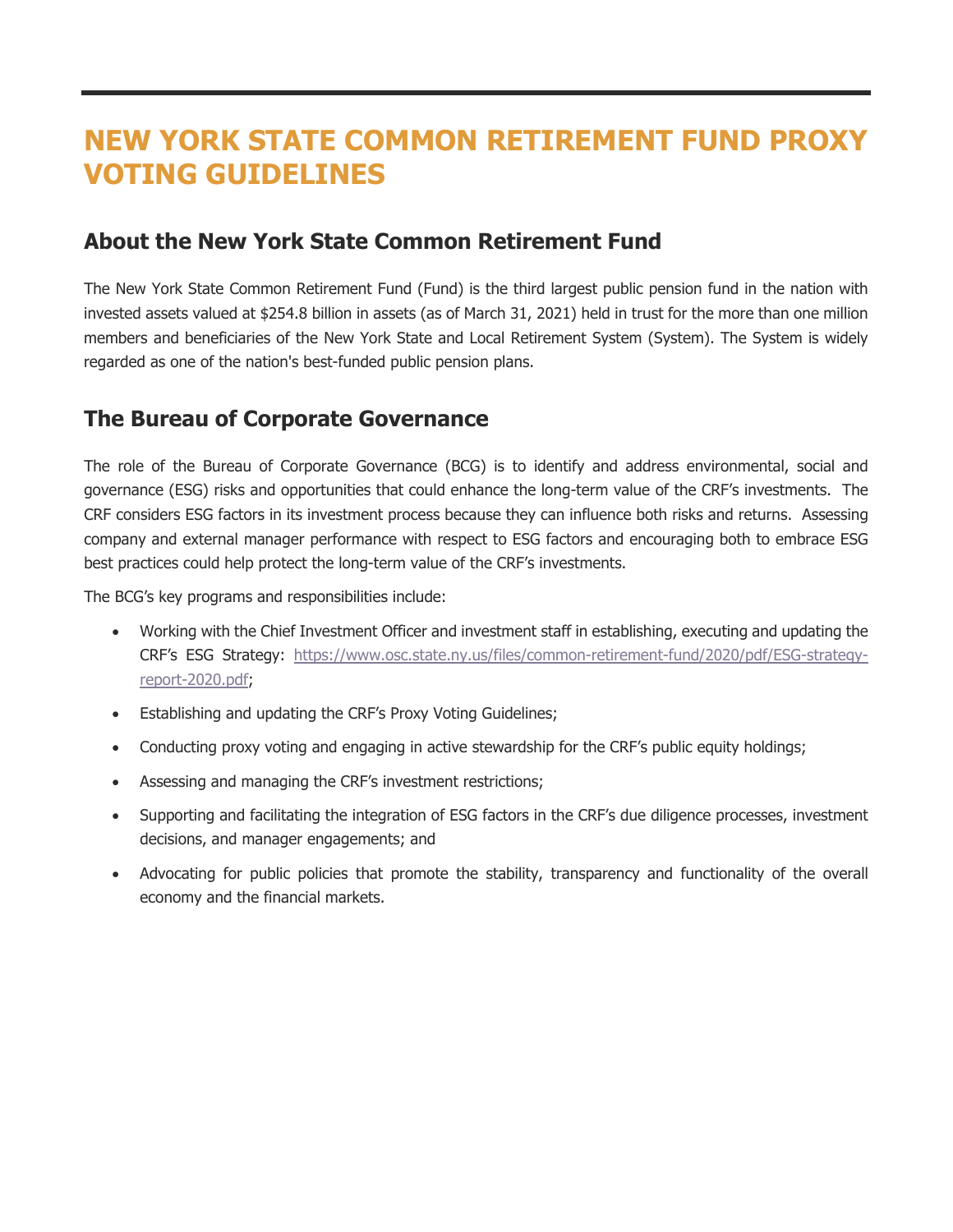# **Environmental, Social, and Governance (ESG) Strategy[1](#page-1-0)**

The CRF's Investment Philosophy [\(https://www.osc.state.ny.us/common-retirement-fund/funds-mission-values](https://www.osc.state.ny.us/common-retirement-fund/funds-mission-values-and-investment-philosophy)[and-investment-philosophy\)](https://www.osc.state.ny.us/common-retirement-fund/funds-mission-values-and-investment-philosophy) requires the consideration of ESG factors in its investment process because they can influence both risks and returns. A thriving economy, efficient markets and the adoption of best practices with respect to ESG issues by portfolio companies can help ensure the long-term value of the Fund's investments.

The Corporate Governance Program focuses on key ESG factors, which the Fund believes pose material risks and create opportunities for its portfolio companies. These factors include:

Environmental: climate risks and opportunities; natural resource and raw material usage; and pollution and waste management.

Social: human capital management; labor relations; human rights; health and safety; diversity, equity and inclusion; supply chain labor standards; privacy and data security; product safety and quality; and community impact.

Governance: risk oversight; board governance practices; director qualifications and diversity; corporate strategy and capital allocation; executive compensation; and lobbying and political spending.

To learn more about how ESG factors are integrated into the investment process, please see the Fund's ESG Strategy at<https://www.osc.state.ny.us/files/common-retirement-fund/2020/pdf/ESG-strategy-report-2020.pdf.>

# **Public Equity Portfolio Companies – Principles and Practices[2](#page-1-1)**

Sa a long-term owner that invests across all sectors of the economy, the Fund works to promote sound ESG practices at the companies in its public equity portfolio through active ownership. At the center of the Fund's ESG investment philosophy is the belief that high-performing, diverse boards of directors, good governance, and prudent management of environmental and social factors provide the foundation for sustainable long-term company success.

Underlying all of the Fund's engagement activities is a commitment to active ownership: using the Fund's voice and votes to mitigate risks can support the long-term success of its portfolio investments. The Fund's public company engagement activities take various forms, including proxy voting, shareholder proposals, written correspondence, investor statements, press strategies and direct dialogue. These efforts have resulted in many important company

<span id="page-1-0"></span> $1$  This section is an excerpt from the New York State Common Retirement Fund's ESG Strategy, which can be found at: https://www.osc.state.ny.us/common-retirement-fund/corporategovernance?redirect=legacy#:~:text=the%20New%20York%20State%20Common%20Retirement%20Fund%27s%20ESG%20Strategy.

<span id="page-1-1"></span><sup>&</sup>lt;sup>2</sup> This section is an excerpt from the 2020 Corporate Governance Stewardship Report, which can be found at https://www.osc.state.ny.us/files/reports/special-topics/pdf/2020-corporate-governance-stewardship-report.pdf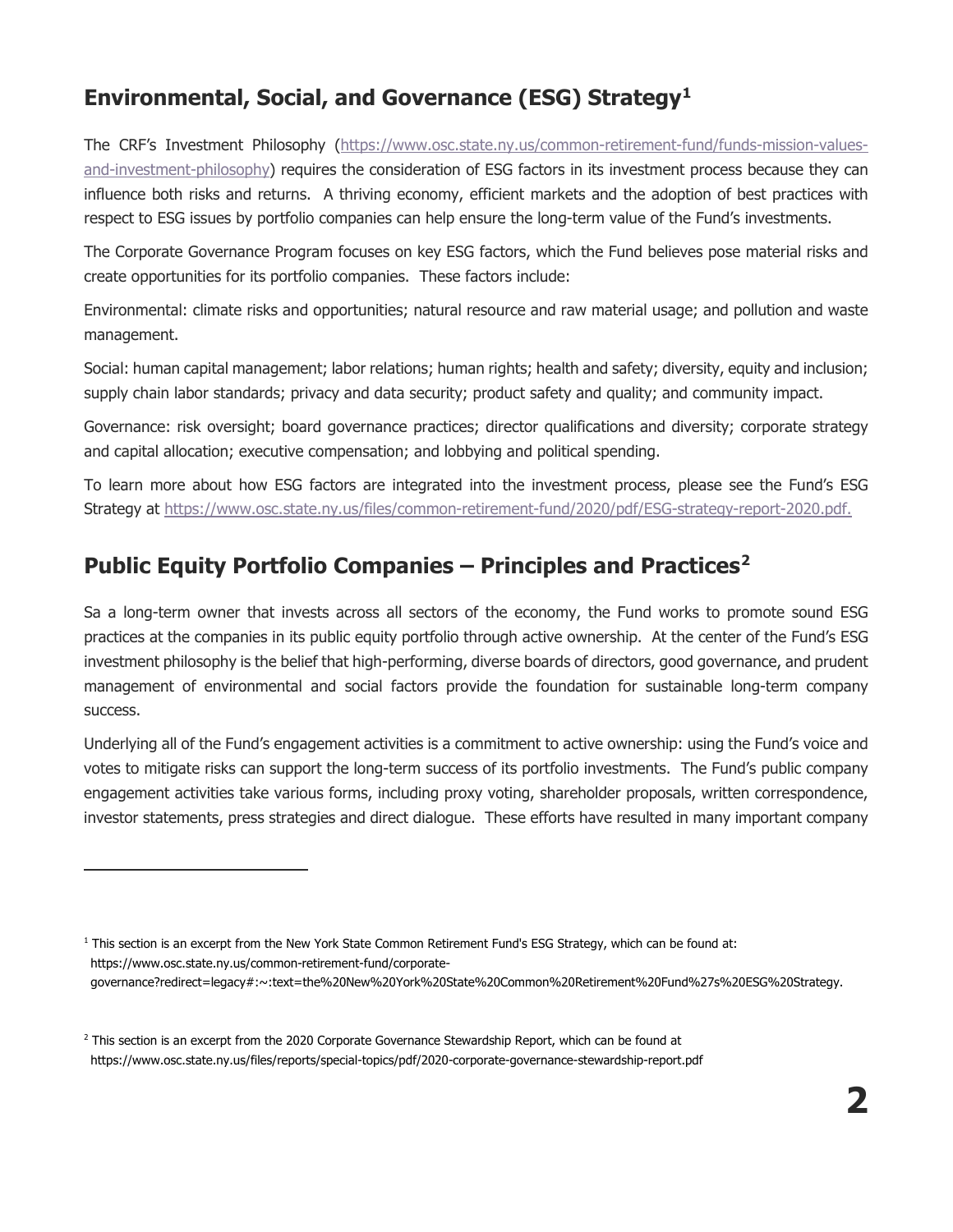actions, commitments and disclosures, which can enhance and protect the long-term value of the Fund's investments.

# **ESG Expectations for Public Equity Portfolio Companies[3](#page-2-0)**

The Fund expects companies in its public equities portfolio to identify ESG-related risks and opportunities, and to integrate ESG considerations into their long-term business strategies. The Fund looks to companies' board of directors to provide leadership and oversight of the management of ESG issues, policies and strategy. Additionally, companies should have strong internal leaders and support from senior management to drive ESG performance improvements.

The CRF also expects companies to disclose their approach to addressing ESG risks and opportunities. For example, how they determine ESG materiality and apply ESG-related data using widely accepted frameworks such as those established by the Sustainable Accounting Standards Board (SASB) and the Task Force on Climate-Related Financial Disclosures (TCFD). The CRF's ESG initiatives include encouraging companies to communicate their ESG efforts in mainstream financial filings, and to release a yearly ESG-related report (Corporate Sustainability Report) that includes, among other things, information about the company's efforts to address ESG risk and opportunities and decision-useful data that is comparable over multiple years.

The Fund expects all its portfolio companies to engage regularly with shareholders on ESG-related issues and to respect all shareholder's rights.

# **Proxy Voting**

The Fund independently votes by proxy on all director nominees and proposals presented at annual meetings and special meetings for each of the domestic companies in the Fund's public equity portfolio, as well as those of selected non-U.S. companies. The CRF's independent proxy voting is an important part of the Comptroller's fiduciary duty to prudently manage investments for the exclusive benefit of the System's members, retirees, and beneficiaries as it provides a direct means of influencing a company's governance and risk management. Proxy voting decisions are based on these Guidelines and reviews of available information relating to items on the ballot at each portfolio company's annual and special meetings.

It is not possible for the Guidelines to anticipate every proposal that will appear on portfolio companies' proxy statements. In addition, the assessment of the facts and circumstances regarding a particular company or its proposal may require a different conclusion in order to vote prudently in the best interests of the CRF.

governance?redirect=legacy#:~:text=the%20New%20York%20State%20Common%20Retirement%20Fund%27s%20ESG%20Strategy.

<span id="page-2-0"></span><sup>&</sup>lt;sup>3</sup> This section is an excerpt from the New York State Common Retirement Fund's ESG Strategy, which can be found at: https://www.osc.state.ny.us/common-retirement-fund/corporate-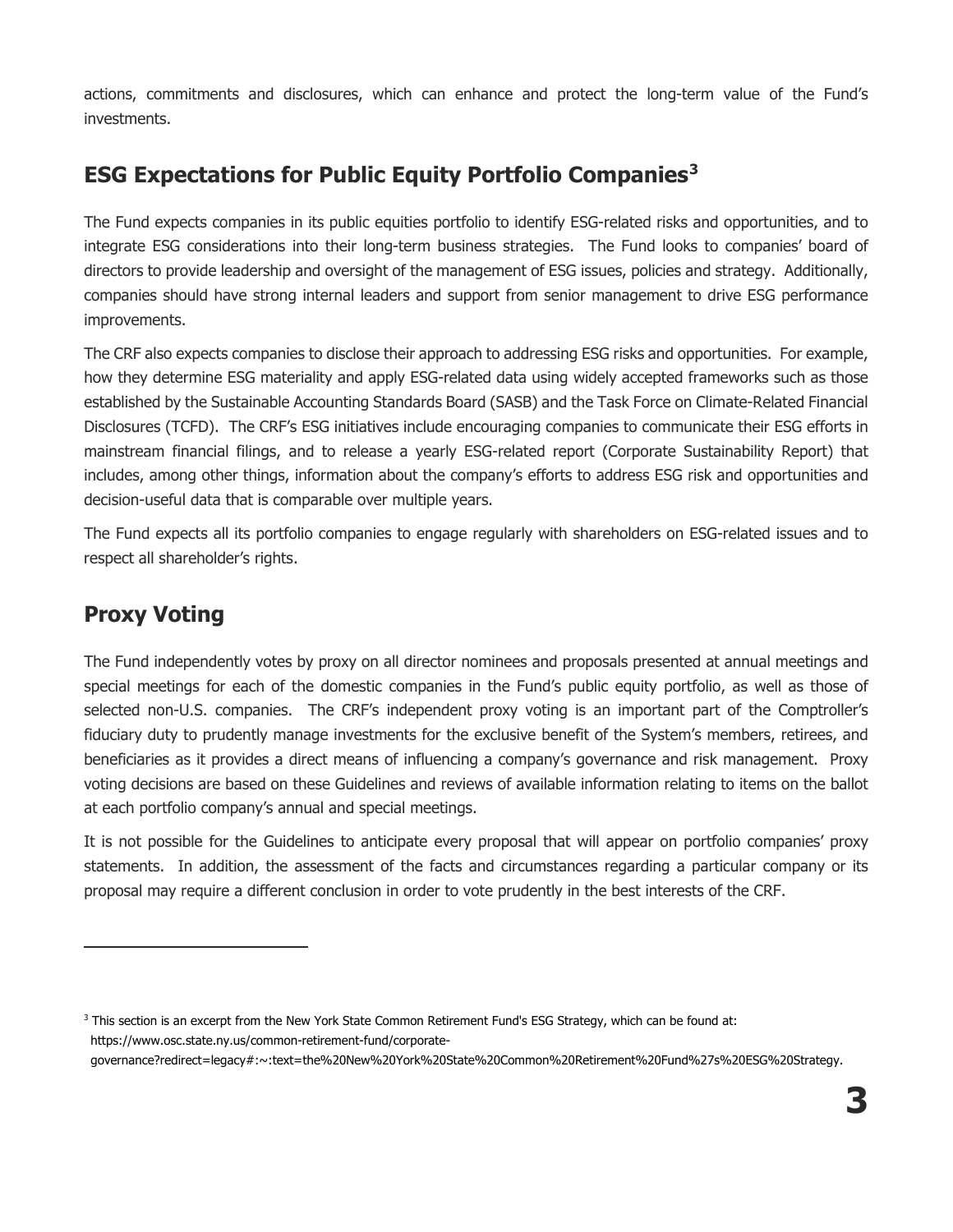The Guidelines also provide guidance on voting practices to CRF's managers as the CRF encourages its managers to consider the principles in the Guidelines in investment decision making, proxy voting, and corporate engagements consistent with their fiduciary duties. Finally, the Guidelines also serve to inform and prioritize corporate engagements and policy initiatives under the BCG's stewardship program.

# **Review of Proxy Voting Guidelines**

The BCG updates the Guidelines biennially; however, they may be updated at any time as deemed prudent upon approval of the Chief Investment Officer and the Comptroller.

Prior to the biennial update of the Guidelines the BCG conducts a review of the adequacy of the prior version of the Guidelines. This includes auditing a sample of proxy votes from the prior two years; reviewing voting guidelines of public fund peers; conducting a gap analysis comparing prior adopted Guidelines and ballot items topics from the prior two years; reviewing the CRF's voting trends on various ballot item topics; and reviewing relevant trends related to corporate governance, proxy statement disclosures, and shareholder proposals.

Staff also evaluates the CRFs proxy voting procedures to determine whether certain types of proxy votes should be designated for more detailed analysis, such as corporate events and contested director elections.

# **Proxy Voting Procedure**

Proxy voting decisions are based on these Guidelines and reviews of available information relating to items on the ballot at each portfolio company's annual and special meetings. The Fund analyzes a variety of materials from public and private sources, including but not limited to, U.S. Securities and Exchange Commission (SEC) filings, analyst reports, relevant studies and materials from proponents and opponents of shareholder proposals, thirdparty independent perspectives and studies, internal CRF staff expertise, and analyses from several corporate governance and ESG service providers. To the extent the Fund uses information from third-party research providers such as proxy advisors, the Fund reviews whether those advisors have a process for seeking input from issuers, whether the advisors disclose methodologies for formulating recommendations, what sources are used by the advisors, the advisors' policies for preventing and disclosing conflicts of interest, and the extent of their engagement with issuers to ensure accurate information. The Fund also has a process for considering additional information, such as updating proxy materials, that arises after proxy advisor recommendations are published.

The Fund utilizes a vote management platform to execute its proxy votes. In accordance with the terms of its asset lending program, the Fund seeks to recall loaned domestic securities in order to facilitate the Fund's ability to exercise its voting rights.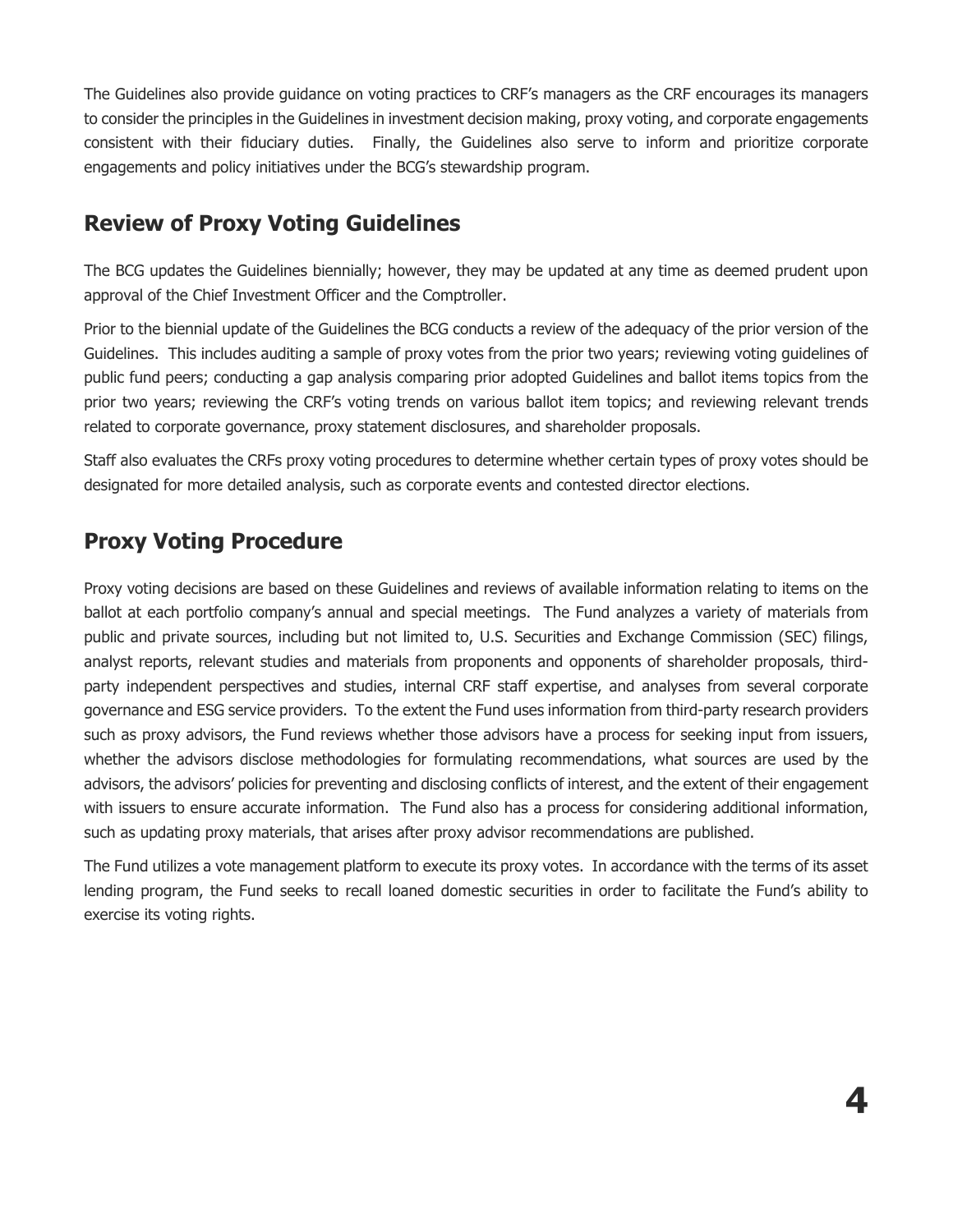# **REPORTING**

The CRF makes its votes available annually on its website and releases an annual Corporate Governance Stewardship Report, which summarizes the Fund's voting during the year. The Fund's annual votes and Corporate Governance Stewardship Reports can be found on the Corporate Governance segment of its website [\(https://www.osc.stateny.us/pension/corporategovernance.htm\)](https://www.osc.stateny.us/pension/corporategovernance.htm).

# **GOVERNANCE ISSUES**

### Access to the Proxy

Proxy access is a fundamental right of long-term shareholders. Allowing shareholders that meet the appropriate ownership requirements the ability to use management's proxy materials for the purpose of nominating director candidates to boards at companies in which they are stakeholders is a cost-effective tool to increase shareholders' ability to hold boards accountable. The Fund will support proposals allowing shareholder access to the director nomination process and the company's proxy materials with provisions no more restrictive than an aggregate of three percent of the company's voting stock for at least three years.

### Anti-takeover Provisions

### **a. Greenmail**

The Fund generally oppose the use of corporate assets to repurchase shares, typically at a premium, from a designated shareowner, often in an effort to deter a change in control. These "greenmail" payments unduly discriminate against other shareowners who are not offered the same premium and may deter a takeover that is otherwise in the interest of all shareowners. The Fund will support proposals that ask companies to require shareholder approval of greenmail payments, which pay a premium price to repurchase shares and avert a hostile takeover.

### **b. Supermajority Requirements**

Supermajority provisions can be used to impose voting barriers to deter hostile takeovers. They can also be used to disenfranchise shareholders by diminishing shareholder rights and entrenching current management and boards. The Fund may vote against members of the governance committee where a company has adopted or fails to remove a supermajority voting requirement.

The Fund will support proposals that ask companies to eliminate any requirement that corporate actions be approved by more than a simple majority of shareholders. The Fund will not support proposals that include provisions requiring more than a simple majority of shareholders to approve actions such as mergers, sales of assets or by-law amendments.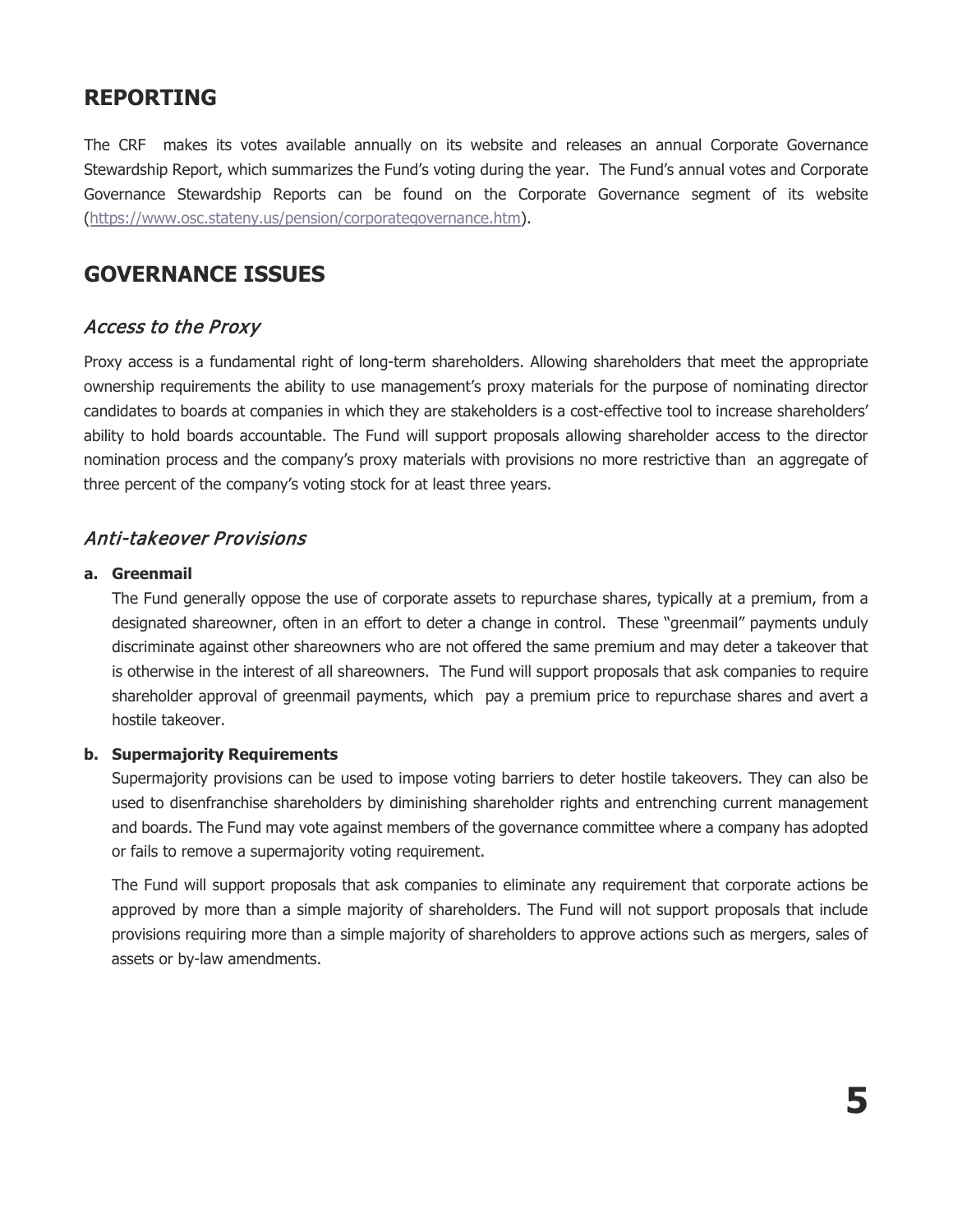### **c. Unequal Voting Rights**

Unequal voting rights can benefit some shareholders at the expense of others. Also, such rights can effectively deter premium takeover offers. The Fund will not support proposals that allow companies to issue shares with unequal voting rights.

Additionally, the Fund will support proposals for companies with unequal voting rights to adopt a recapitalization plan for all outstanding stock to have one vote per share.

#### **d. Written Consent/Special Meeting**

The ability to act by written consent allows shareholders to take action collectively without a shareholder meeting. This is potentially powerful to shareholders because they may run the equivalent of a proxy contest without having to wait for the Company to set a meeting. By banning the use of consents, companies may discourage hostile takeovers by delaying an attempt to gain control of the company until a meeting is set by the Board. The Fund will support proposals that ask a company to allow shareholders meeting a minimum 10% ownership threshold to call a special meeting or act by written consent.

The Fund will vote against governance committee members at companies where shareholders are unable to call special meetings or act by written consent.

### Auditors

The Fund believes that a company's external auditor plays a critical role in the independent review of financial reports presented to shareholders. The auditor should be independent and avoid conflicts of interest when auditing the company's financial statements. The auditor provides reasonable assurance that the financial statements are free from material misstatements, whether due to fraud or error.

The Fund believes the audit committee should be proactive in promoting auditor independence and audit quality. Additionally, the audit committee should regularly evaluate the external and internal auditors and review management reports related to compliance with laws, regulations and internal procedures.

The audit committee plays a critical role in providing oversight of a company's financial reporting processes, internal controls and independent auditors. In order for an audit committee to effectively carry out its responsibilities on behalf of shareholders, the committee should be governed by a formal, written charter stating its responsibilities and there should be disclosure in the proxy statement stating that the audit committee has complied with the charter responsibilities. Additionally, the Fund believes the audit committee should be composed entirely of independent directors with the necessary financial and management skills, and experience, to perform their oversight duties.

The appointment of independent auditors is critical to long-term shareholder value. The Fund believes the following:

a. Non-Audit Services

Conflicts of interest can arise when auditors provide both audit and non-audit services to the same company. These conflicts can compromise auditors' independence and jeopardize investors' interests. The Fund will support the appointment of an independent external auditor as long as the auditor's non-auditing services are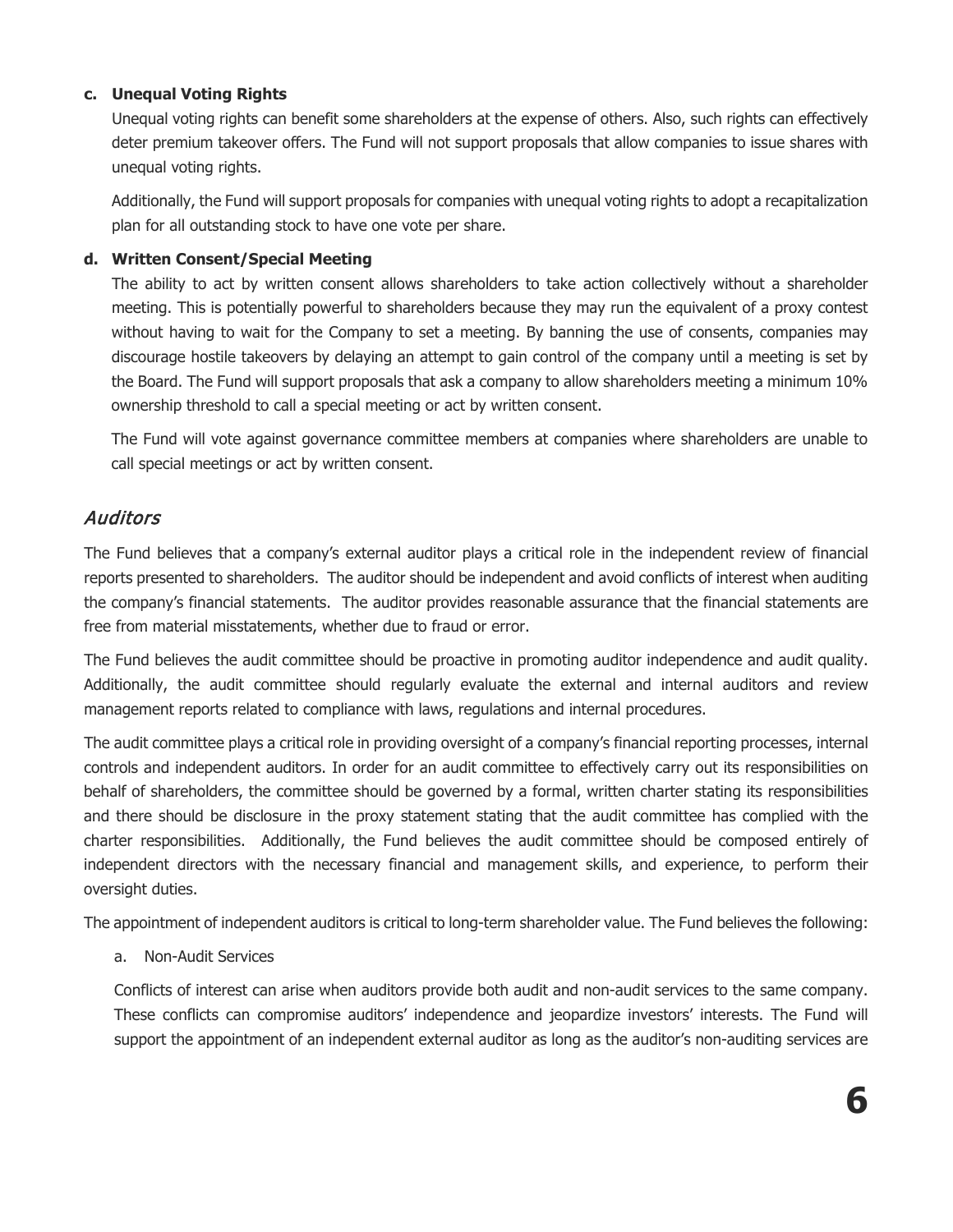limited to no more than 25 percent of services in order to minimize the conflicts of interest for auditing firm with the company.

### b. Investor Protection

The Fund will generally withhold support from board nominees who are incumbent members of the audit committee and/or from approval of outside auditors if contracts with external auditors require the company to use alternative dispute resolution procedures, if there have been recent material restatements of annual financial statements or persistent late filings by the company, or if the company has granted back dated option awards.

### c. Auditor Ratification

Given the importance of a public company's financial statements, the Fund believes shareholders should have a voice in deciding which firm audits the company's financials. To that end, the Fund believes shareholder ratification of the auditor serves to increase the auditor's accountability. In the event that the board fails to put the selection of the auditor up for shareholder ratification, the Fund will withhold support from the chair of the audit committee.

### d. Auditor Tenure/Rotation:

The Fund believes that boards should periodically review the length of the auditor's tenure and any possible impact this may have on the independence of the auditor. Companies should have a policy on audit firm rotation that promotes change to ensure a fresh perspective and review of the financial reporting framework. The Fund may vote against ratification and/or audit committee members if:

- i. The audit committee fails to disclose considerations of auditor rotation for long tenured auditors; or
- ii. There is a long tenured auditor and an adverse material event involving the audit committee's review of financial reporting, unreported poor internal controls, or poor risk oversight.

# Board of Directors' Independence, Accountability and Responsibilities

The election of directors is a fundamental shareholder right, providing the most direct means for shareholders to hold directors accountable for their actions and decisions. Shareholders' interests are best served by directors who demonstrate a commitment to sustainable long-term performance and responsible corporate governance.

### **a. Board Accountability**

The Fund will cast its votes in a manner that promotes the election of independent directors. In addition, the Fund will generally withhold support from the following director nominees:

- i. Directors who have attended less than 75 percent of board and committee meetings during the preceding year without a reasonable and disclosed justification.
- ii. Directors who are members of an excessive number of corporate boards and/or number of key committees. The Fund defines excessive as: Director nominees who serve on more than a total of four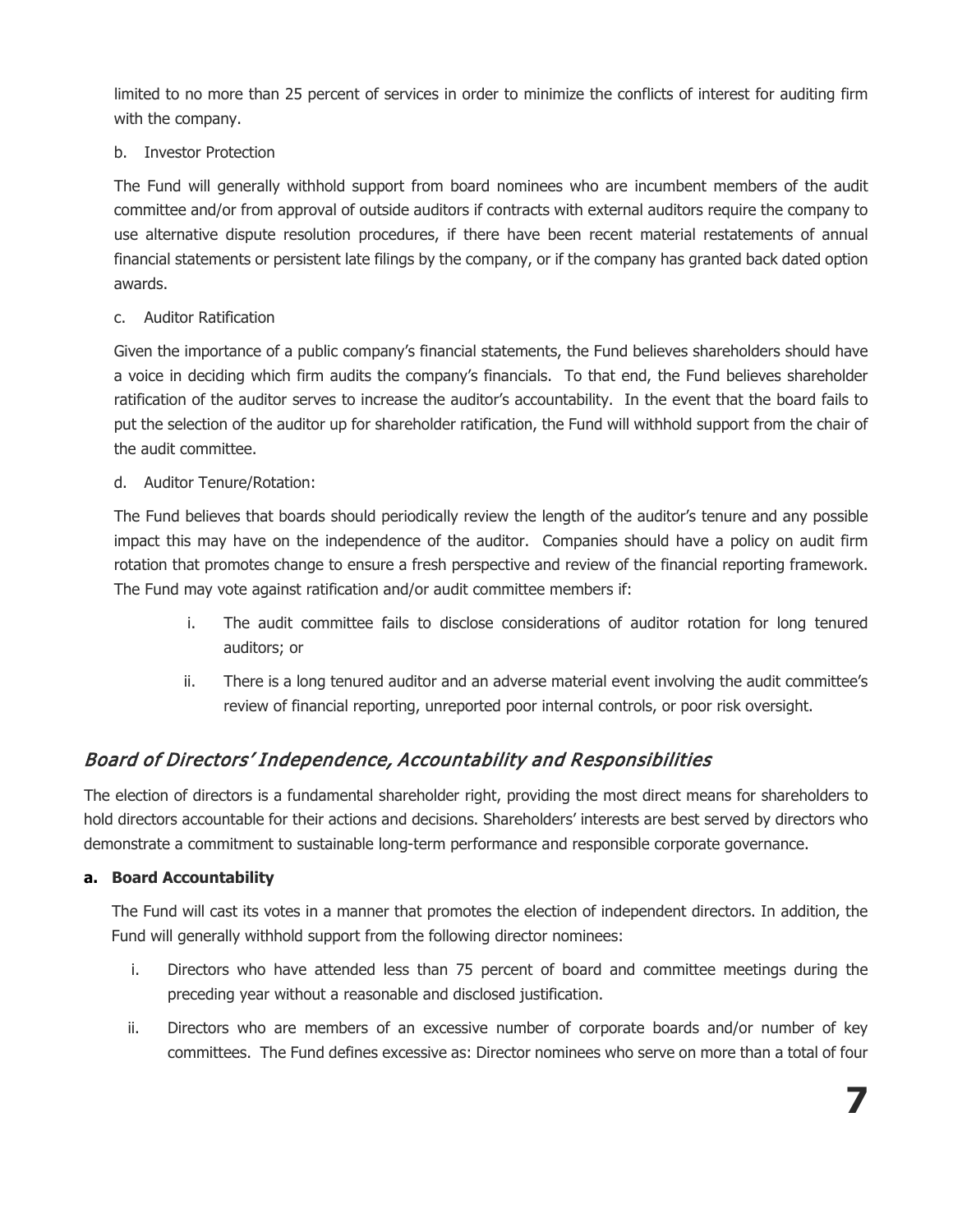public company boards; and a chief executive officer of a public company who serves on more than one board other than the company where the individual is chief executive officer. The Fund may also consider a nominee's other committee memberships (e.g., service on multiple audit committees at other companies), committee leadership positions, or other activities, including private company service, when assessing excessive outside commitments.

- iii. Directors who have failed to fulfill their committee duties or ignored the best interests of shareholders.
- iv. Governance and nominating committee chairs when a director nominee who failed to receive the majority of votes case in a previous director election at the company was allowed to remain on the board.
- v. Nominating committee members of boards that have failed to establish all-independent audit, compensation and/or nominating committees at the corporation.
- vi. Nominating committee chair when the board has neither appointed an independent chairman nor an independent lead/presiding director.
- vii. Nominating committee members of boards that have failed to establish a majority independent board.
- viii. Audit committee members when the board has failed to put the selection of the auditor up for shareholder ratification.
- ix. Audit committee members of boards that have limited auditor liability in their auditor contracts.
- x. Governance committee members when the board adopts a governance provision that weakens shareholder rights without shareholder approval. In egregious instances, the Fund may withhold from all board nominees.
- xi. All incumbent directors who have approved a poison pill without seeking prior shareholder approval.
- xii. Compensation committee members of boards that fail to adopt executive compensation policies and practices focused on ensuring long-term sustained performance.
- xiii. Directors on relevant committees where there is inadequate disclosure of human capital management practices or data.<sup>[4](#page-7-0)</sup>
- xiv. Audit committee members or directors responsible for oversight when there is failure of the company to disclose and appropriately manage and comprehensively report climate and other material ESG risks.

<span id="page-7-0"></span><sup>&</sup>lt;sup>4</sup> See section on SOCIAL ISSUES on page 30.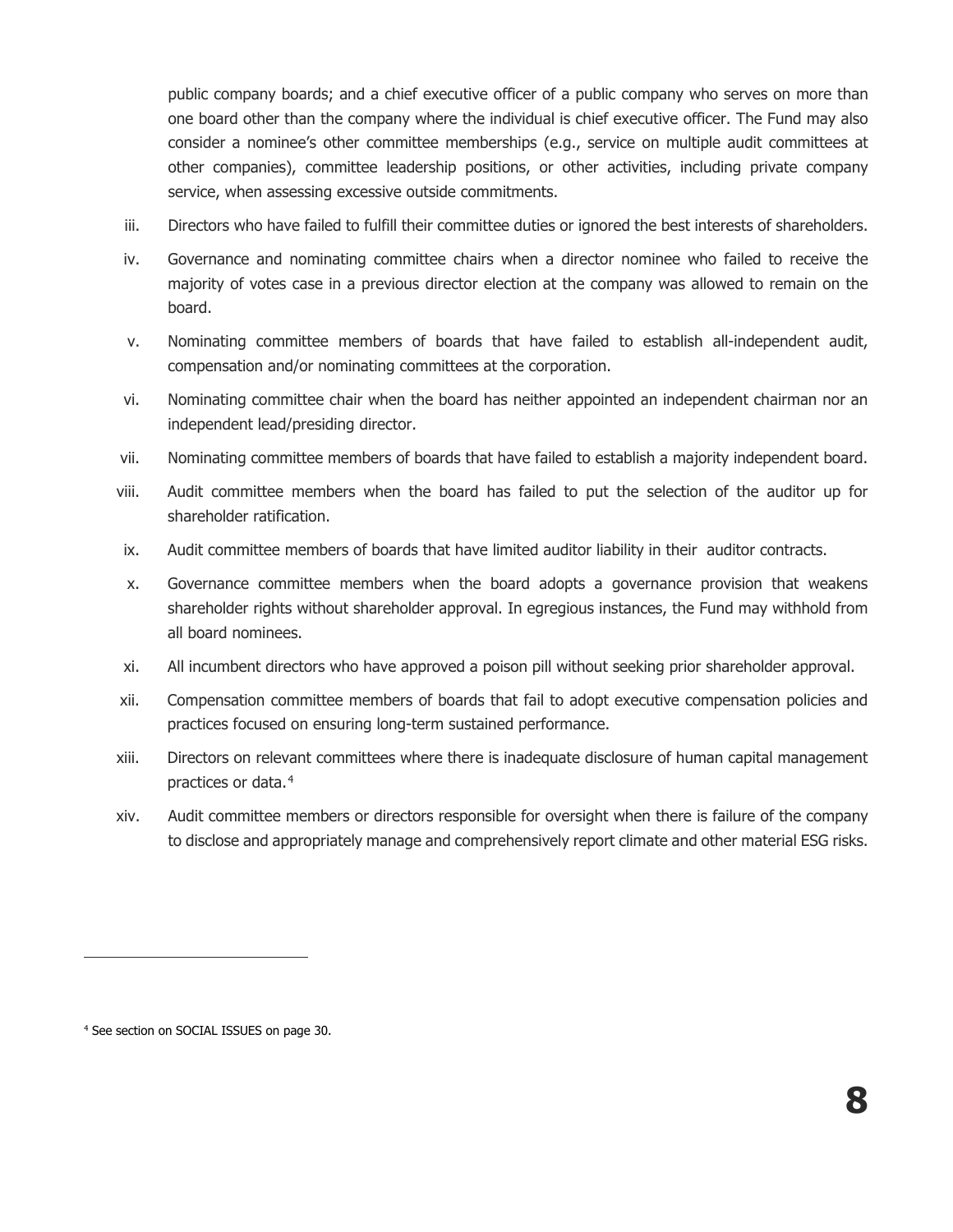xv. Governance committee members at companies that have a dual-class capital structure without a reasonable sunset. The Fund does not consider sunset periods of more than seven years from the date of the IPO to be reasonable.

The Fund also monitors director performance by analyzing a variety of company performance metrics, including but not limited to total shareholder return (TSR) relative to industry peers for 3-, 5- and 10- year periods. In the event of chronic underperformance, the Fund may vote against or withhold support from directors who served on the board during such periods of underperformance.

As part of director performance evaluation, the Fund will evaluate if the board maintains governance provisions that may entrench directors or insulate directors from accountability. Such entrenchment devices include, but are not limited to, classifying the board, imposing supermajority vote requirements, issuing dual-class shares and approving "poison pills" (or shareholders' rights plans – see section on Poison Pills below). In such instances, the Fund may vote against members of the governance committee who have established such provisions. Further, the Fund will generally vote against directors, who either in their individual capacity or in their capacity as a director sitting on another board, has a history of material financial lapses, poor management of ESG-related issues, poor risk management, or regulatory and/or ethical misconduct.

### **b. Board Composition**

- i. **Attributes and Skills.** The Fund will support the election of qualified directors who are capable of fulfilling fiduciary responsibilities. The Fund focuses on long-term performance and expects that each director possesses the requisite attributes and skills to appropriately oversee a company's overall strategy and operations. To this end, and in order to focus on long-term sustainability of the company's business, a board should reflect a broad range of experience including leadership, finance, accounting, international business management, industry expertise, customer base experience, and crisis management. Additionally, the Fund believes director attributes and skills should be relevant to a board's capacity to effectively oversee risk, including operational, regulatory, climate-related and environmental, human capital, geopolitical, macroeconomic, financial, and cyber risks.
- ii. **Board Diversity.** The Fund believes in the importance of board diversity as an essential measure of sound governance and a critical attribute of a well-functioning board. Research shows that the ability to draw on a wide range of viewpoints backgrounds, skill and experience is increasingly critical to corporations' long-term success in the global marketplace. The Fund will scrutinize boards that are not sufficiently diverse, including diversity of age, race, gender, ethnicity, sexual orientation and gender identity, geography, and disability. A determination that a board is not sufficiently diverse may result in the Fund withholding support from incumbent board nominees. The Fund may withhold support from:
	- a. All incumbent board nominees if there are no women on the board;
	- b. All incumbent nominating committee nominees when a board does not have more than one woman director;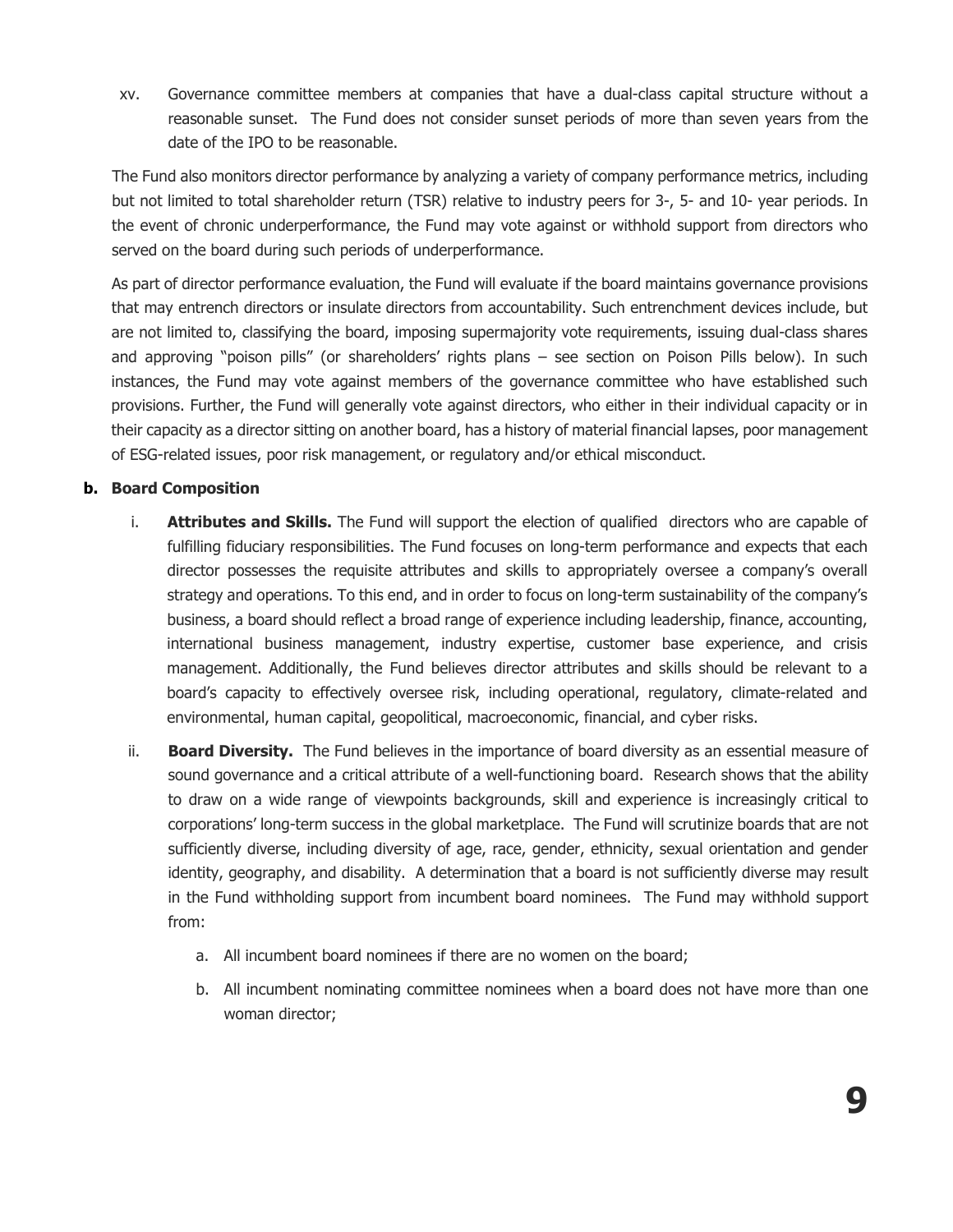- c. All incumbent board nominees if there are no directors identifying as an underrepresented minority on the board;<sup>[5](#page-9-0)</sup>
- d. All incumbent nominating committee nominees when a board does not have more than one director identifying as an underrepresented minority.<sup>[6](#page-9-1)</sup>
- e. All incumbent nominating committee nominees that do not disclose the self-identified individual racial/ethnic diversity of their board directors; and or
- f. All incumbent nominating committee nominees at companies that have not listed both gender and racial/ethnic diversity as explicit considerations in their search for directors.
- iii. **Director Independence**. The election of independent directors is critical to long-term shareholder value. "Inside" directors can experience conflicts of interest when faced with decisions that impact management. Independent directors are better able to objectively evaluate management's recommendations to the Board and generate alternatives and proposals for Board consideration. Independent directors are necessary to ensure that the Board consistently acts in the best interests of shareholders. The Fund will support proposals that ask that a majority or a substantial majority of a company's directors be "independent" directors. A director will not be considered "independent" if the director:
	- (i) is, or in the past 5 years has been, or whose relative is, or in the past 5 years has been, employed by the corporation or employed by or a director of an affiliate;

An "affiliate" relationship is established if one entity either alone or pursuant to an arrangement with one or more other persons, owns or has the power to vote more than 20 percent of the equity interest in another, unless some other person, either alone or pursuant to an arrangement with one or more other persons, owns or has the power to vote a greater percentage of the equity interest. For these purposes, equal joint venture partners and general partners meet the definition of an affiliate, and officers and employees of equal joint venture enterprises and general partners are considered affiliated. A subsidiary is an affiliate if it is at least 20 percent owned by the corporation.

Affiliates include predecessor companies. A "predecessor" of the corporation is an entity that within the last 5 years was party to a "merger of equals" with the corporation or represented

<span id="page-9-0"></span><sup>&</sup>lt;sup>5</sup> For purposes of this document, an underrepresented minority has the meaning established by the U.S. Equal Employment Opportunity Commission and includes one or more of the following: Black or African American, Hispanic or Latino, Asian, Native American or Alaska Native, Native Hawaiian or Pacific Islander, or two or more of the preceding.

<span id="page-9-1"></span><sup>6</sup> While the Fund and other market participants have long advocated for standardized disclosure relating to the self-identified race and ethnicity of board candidates, the Fund believes there is renewed momentum for improving company disclosure. Due to initiatives spearheaded by investors and corporate governance organizations, disclosure of board diversity should greatly improve in the coming years. As a result, the Fund will regularly reassess the situation and implement board diversity guidelines in accordance with the availability of data.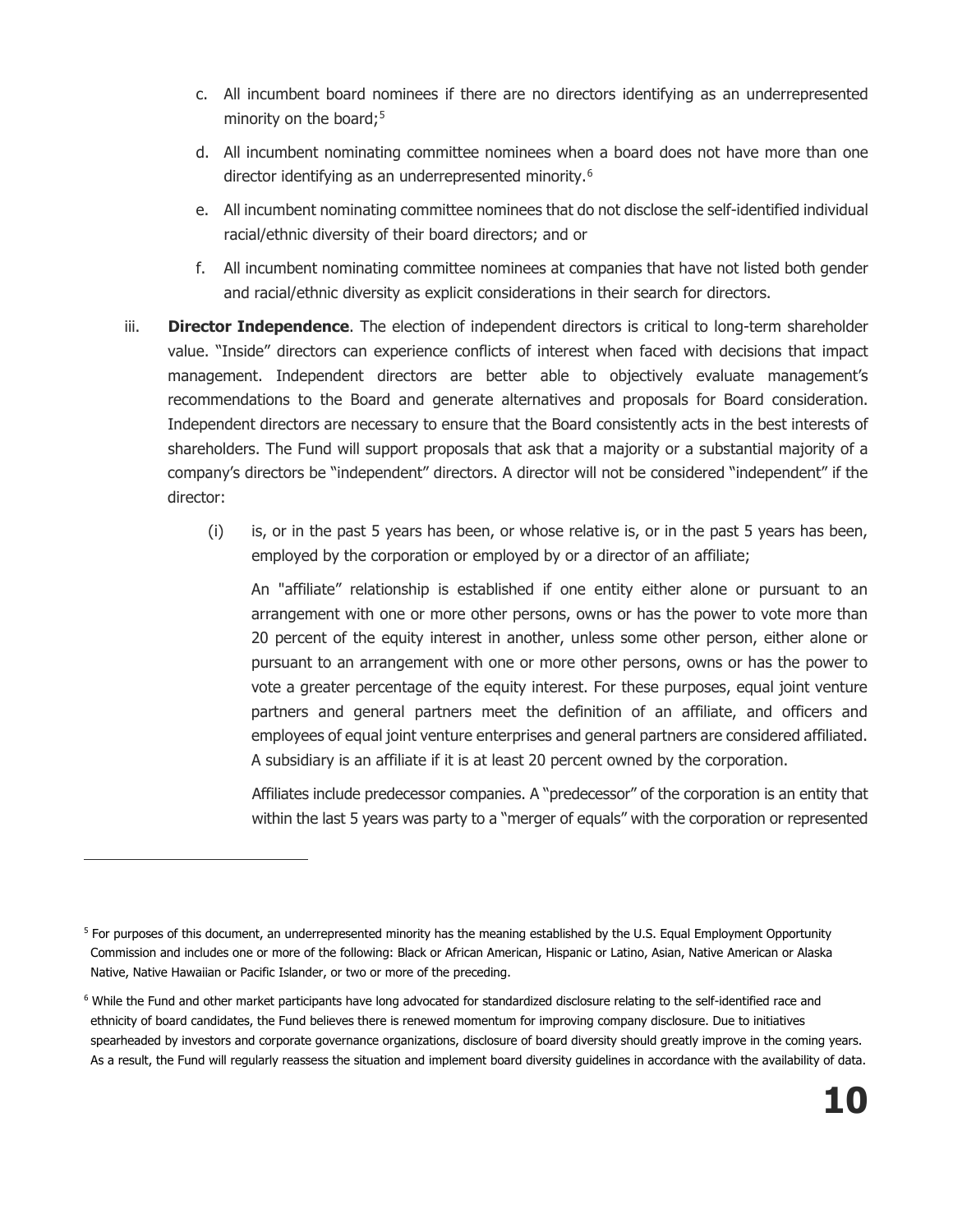more than 50 percent of the corporation's sales or assets when such predecessor became part of the corporation.

"Relatives" include spouses and domestic partners, parents, children, stepchildren, siblings, mothers- and fathers-in-law, sons- and daughters-in-law, brothers- and sisters-in-law, aunts, uncles, nieces, nephews, first cousins, and anyone sharing the director's home.

(ii) is, or in the past 5 years has been, or whose relative is, or in the past 5 years has been, an employee, director or owner of a firm that is one of the corporation's or its affiliate's paid advisers or consultants or that receives revenue of at least \$50,000 for being a paid adviser or consultant to an executive officer of the corporation;

The term "executive officer" includes the chief executive, operating, financial, legal and accounting officers of a company. This includes the president, treasurer, secretary, controller and any vice-president who is in charge of a principal business unit, division or function (such as sales, administration or finance) or performs a major policymaking function for the corporation.

- (iii) is, or in the past 5 years has been, or whose relative is, or in the past 5 years has been, employed by or has had a 5 percent or greater ownership interest in a third-party that provides payments to or receives payments from the corporation which account for 1 percent of the third-party's or 1 percent of the corporation's consolidated gross revenues in any single fiscal year, or if the third-party is a debtor or creditor of the corporation, the amount owed exceeds 1 percent of the corporation's or the third party's assets. Ownership means beneficial or record ownership, not custodial ownership.
- (iv) has, or in the past 5 years has had, or whose relative has paid or received more than \$50,000 in the past 5 years under, a personal contract with the corporation, an executive officer or any affiliate of the corporation;
- (v) is, or in the past 5 years has been, or whose relative is, or in the past 5 years has been, an employee or director of a foundation, university or other non-profit organization that receives significant grants or endowments from the corporation or one of its affiliates or has been a direct beneficiary of any donations to such an organization;
- (vi) is, or in the past 5 years has been, or whose relative is, or in the past 5 years has been, part of an interlocking directorate in which the CEO or other employee of the corporation serves on the board of a third-party entity (for-profit or not-for-profit) employing the director; or
- (vii) (vii) has a relative who is, or in the past 5 years has been, an employee, a director or a 5 percent or greater owner of a third-party entity that is a significant competitor of the corporation.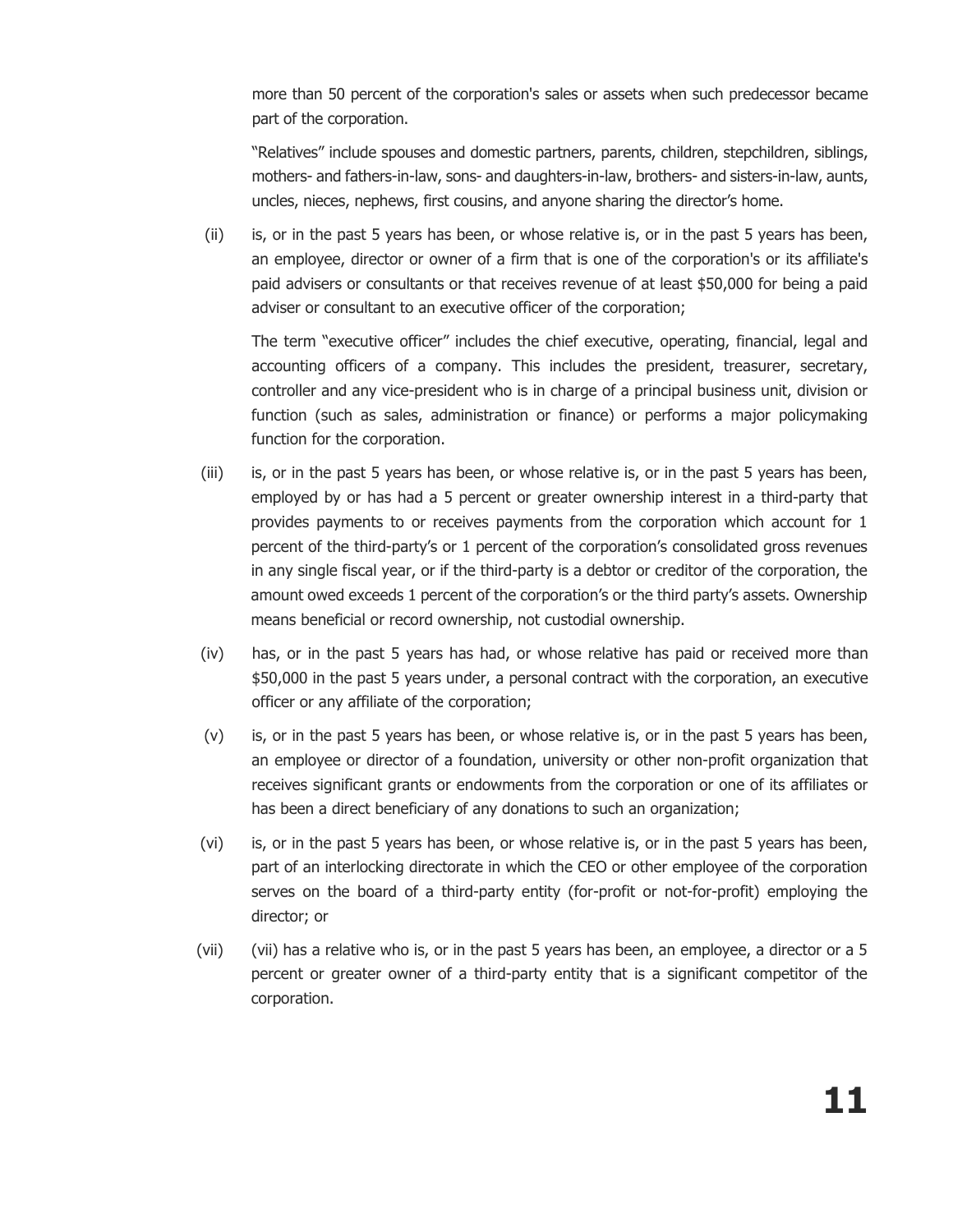### **c. Classified Board**

All directors should be accountable to shareholders on an annual basis. Classified boards limit shareholders ability to regularly evaluate a board's performance. Moreover, classified boards make it extremely difficult for a bidder to acquire control or for a challenger to engage successfully in a proxy contest even when those might be in the best interest of the company. The Fund may vote against members of the governance committee where a company has adopted a classified board structure without a reasonable sunset.

The Fund will generally support proposals to eliminate a classified (staggered) board and elect all directors on an annual basis.

### **d. Committees**

The formation of committees intended to examine specific issues helps to ensure that the board gives accurate, complete and thorough consideration to the variety of issues that prudent oversight requires. Independent directors are best able to evaluate objectively management's recommendations on specific issues and generate alternatives and proposals for board consideration. All-independent committees are necessary to ensure that the board consistently acts in the best interests of shareholders. The Fund will support proposals that request that companies establish compensation, governance and nominating committees of the board of directors. The Fund will also support proposals that request that compensation, governance and nominating committees consist solely of independent directors. The Fund will evaluate on a case-by-case basis the establishment of a new standing or ad-hoc board committee, taking into consideration the extent to which the board's existing committee(s) appropriately evaluate risks that are material to the company's strategy and operations.

### **e. Director Liability and Indemnification**

While limitations on directors' liability are standard in company charters, shareholders should be protected in situations of egregious misconduct by directors. Therefore, company indemnification provisions and insurance policies should have appropriate carveouts.

The Fund will not support proposals that provide indemnity for the following actions:

- i. Breach of fiduciary duties.
- ii. Acts or omissions not in good faith or involving intentional misconduct or knowing violations of the law.
- iii. Unlawful purchase or redemption of stock.
- iv. Payment of unlawful dividends.
- v. Receipt of improper personal benefits.

### **f. Employee Membership on the Board**

The Fund will review proposals that request the appointment of an employee to a company's board of directors on a case-by-case basis. The Fund views such employee membership in the context of a board member's fiduciary duty to shareholders and the company.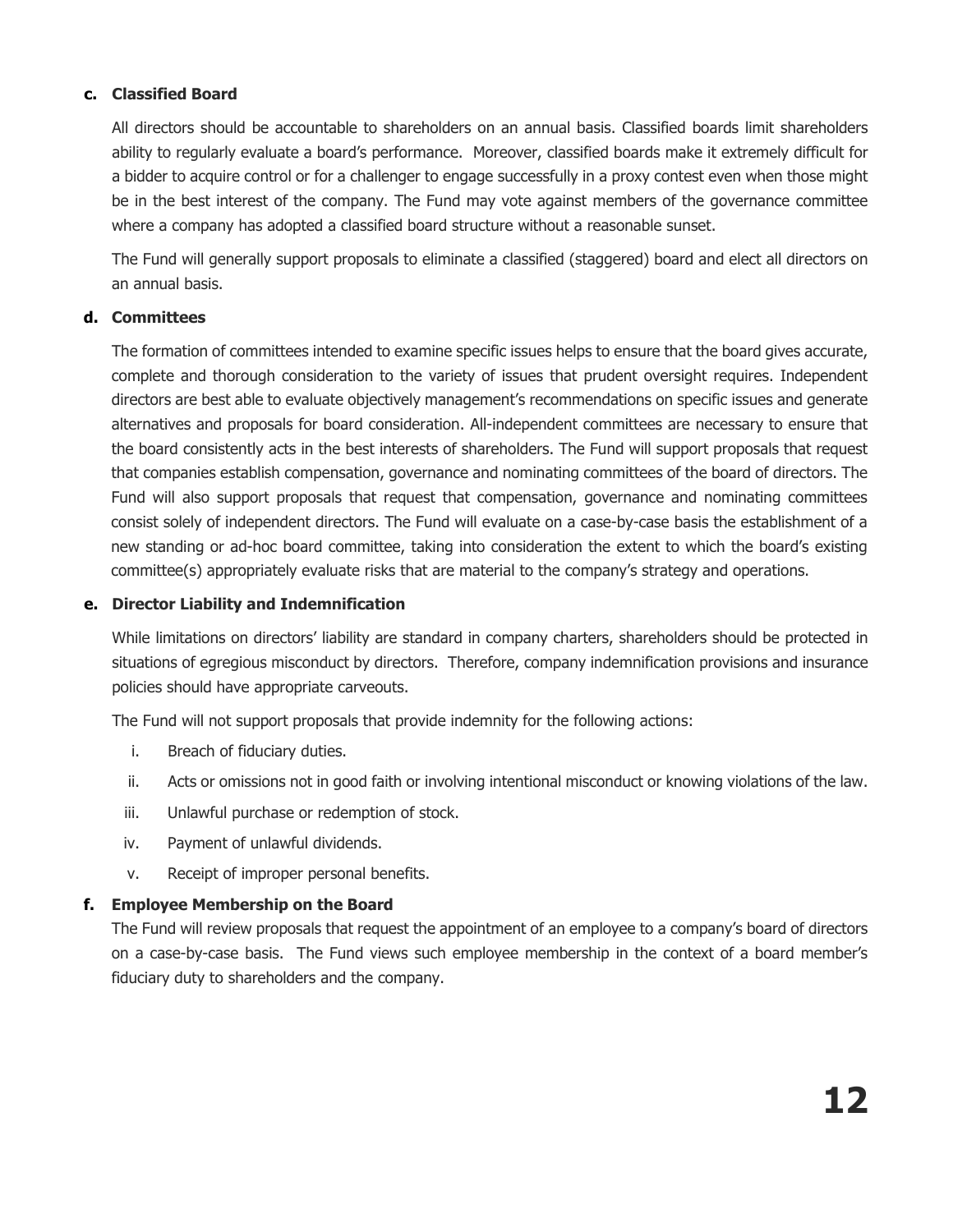### **g. Director Tenure**

Arbitrary limits on director tenure will not necessarily ensure that a director will be more qualified to serve in shareholders' best interests. The Fund believes that boards should continually evaluate director tenure as part of their comprehensive self-evaluation and encourages boards to establish mechanisms that promote periodic board refreshment. The Fund will not support proposals that ask a company to provide for age limits for directors. The Fund also will not support proposals that request that a company provide for term limits for directors. Although the Fund does not support director term limits, the Fund will scrutinize boards more closely in terms of independence and overall performance where the average tenure of directors exceeds 15 years.

### **h. Independent Board Chair**

The Fund will support proposals that request that a company take the steps necessary to adopt a policy that the board chair be an "independent" director. The Fund will also support proposals that request or require that a company take the steps necessary to separate the roles of chair and chief executive officer. Alternatively, where there is one director acting as both the chair of the board and the chief executive officer, the Fund will support proposals that request that the company appoint a lead or presiding director. Independent directors are best able to evaluate objectively management's recommendations on corporate strategy and specific issues, and generate alternatives and proposals for board consideration. The appointment of an independent director as chair of the board would help to ensure that the board consistently acts in the best interests of shareholders.

### **i. Independent Director/Shareholder Dialogue**

Communication between shareholders and independent directors helps ensure that the interests and concerns of shareholders are represented in board deliberations. Failure to provide access to directors may result in votes against the chair of the board and governance committee members. The Fund will support proposals that request that a company establish a policy and procedure by which shareholders can communicate with independent directors.

### **j. Majority Voting**

A majority vote standard provides shareholders a meaningful say in determining who will represent them in the boardroom resulting in increased accountability and performance of directors. Board nominees should therefore be elected by the majority of votes cast at the annual meeting of shareholders. The Fund will withhold support from directors failed to receive majority support in prior years and have not stepped down from the board. Further, the Fund will withhold support from nominating committee members who have failed to appropriately address directors who failed to receive majority support in a prior year.

#### **k. Risk Expertise**

The Fund will generally support proposals that request the nomination of independent director candidates with expertise in areas that will assist in the mitigation of company risk. This may include environmental experts in the extractive industries. Other industries where a "risk expert" might be appropriate are banking, nuclear energy, and waste management, among others.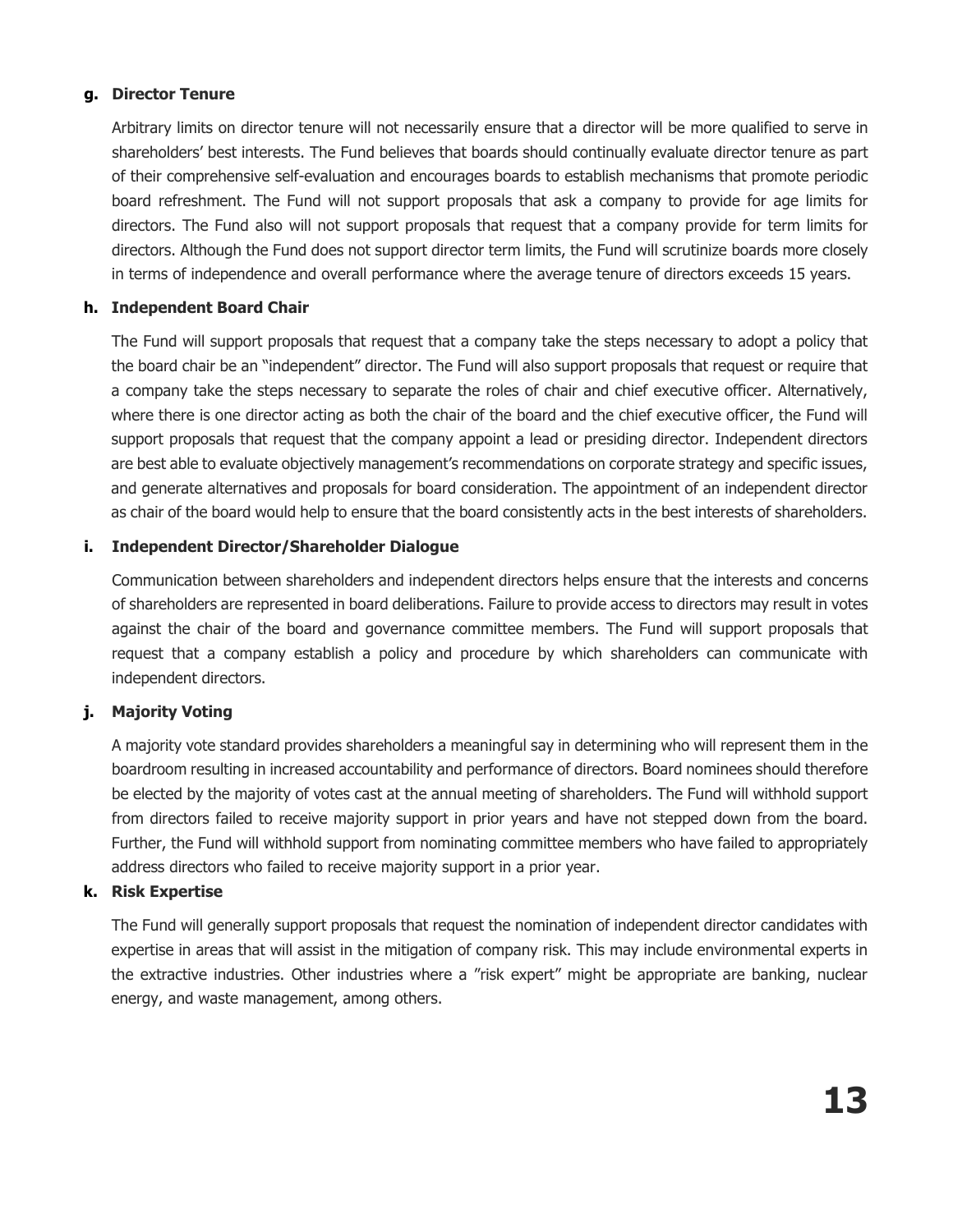Additionally, the Fund believes director attributes and skills should be relevant to the board's capacity to effectively oversee risk, including operational, regulatory, climate-related and environmental, human capital, geopolitical, macroeconomic, financial, and cyber risks.

The Fund believes that companies operating in high impact sectors as defined by the Financial Stability Board's Task Force on Climate related Financial Disclosures (TCFD) should possess climate risk competency on the board in order to effectively manage long-term material climate risks and opportunities. For companies in TCFD high impact sectors, the board should clearly define climate risk oversight that includes:

- i. Naming specific committees and individual directors in charge of addressing climate risks and opportunities;
- ii. Detailing specific director skills and expertise required for director nominees;
- iii. Building climate competence on the board and ensuring board engagement on climate issues; and
- iv. Reporting on material climate risks and opportunities using TCFD recommendations;<sup>[7](#page-13-0)</sup>

The Fund will support proposals that require climate expertise and qualifications for director nominees, and that establish a board committee on climate issues.

In the event that companies fail to appropriately manage climate risks described in the "Climate Risks" section below, the Fund may withhold support from directors responsible for climate risk oversight.

Furthermore, the Fund believes that companies should clearly define what constitutes relevant oversight of material ESG-related issues. Such oversight should include the assurance of appropriate comprehensive reporting to shareholders beyond what is required within current financial reporting with adherence to internationally recognized sustainability reporting protocols. The Fund will vote against audit committee members at companies that fail to provide explicit disclosure concerning the board's roles and responsibilities in overseeing ESG-related risks. Failure of companies to appropriately manage and comprehensively report climate and other material ESG risk may lead the Fund to withhold support from audit committee members, directors responsible for oversight, or the entire board.

### **l. Size of the Board of Directors**

The Fund may vote against members of the nominating committee if there are fewer than five board members and may vote against members of the nominating committee if there are more than 20 board members. While there is no universally applicable optimum board size, the Fund believes boards should have at least five directors to ensure sufficient competency and diversity in decision-making and to allow for the formation of key board committees. Conversely, boards with more than 20 members may have difficulty reaching consensus and making timely decisions.

<span id="page-13-0"></span><sup>7</sup> https://www.fsb-tcfd.org/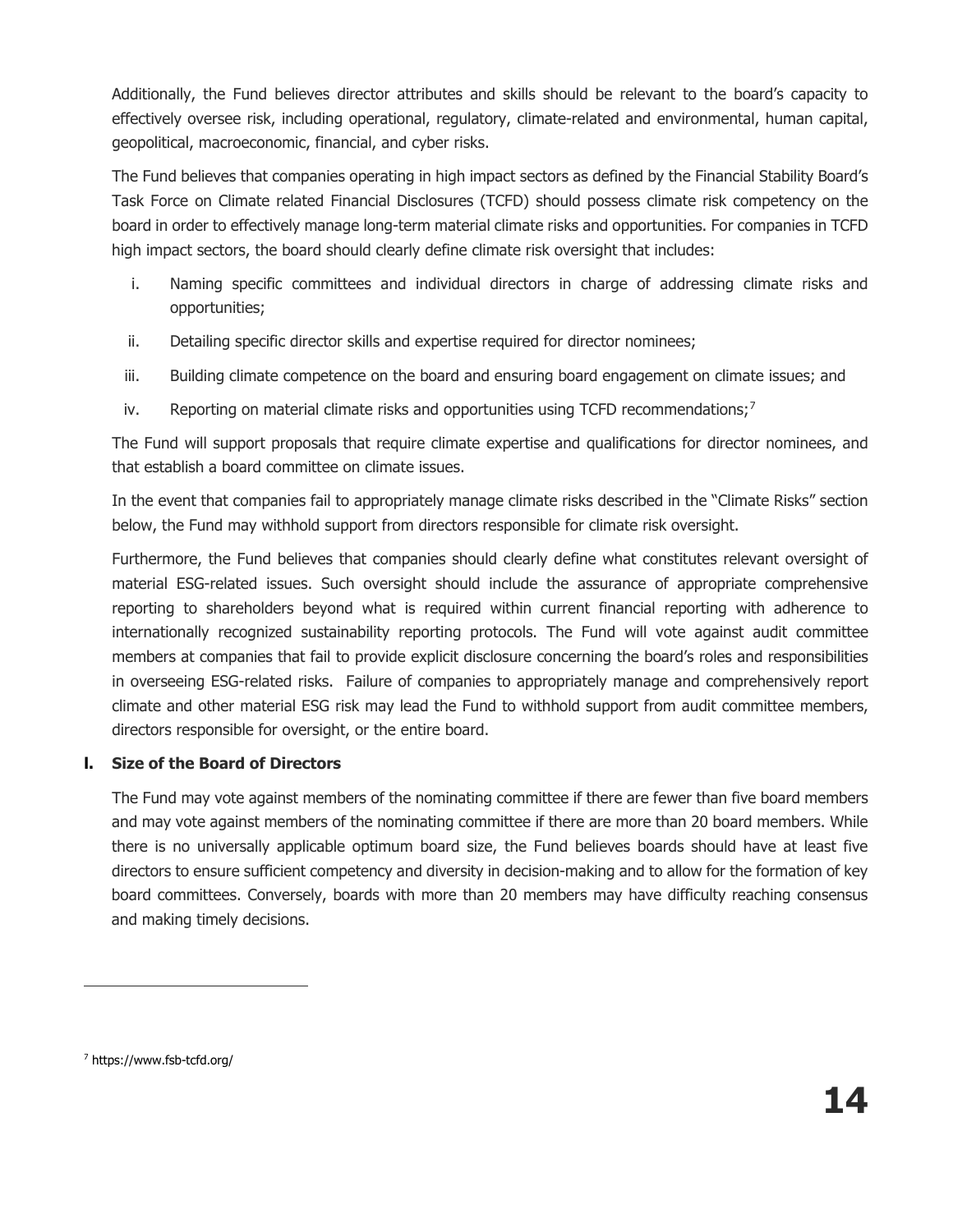#### **m. Succession Planning**

The Fund will support proposals requesting the adoption and disclosure of a well-defined succession planning process. Boards have a responsibility to oversee CEO and board succession planning including the assessment of candidates and development of a transition plan. Lack of appropriate succession planning by boards can risk serious disruption of company operations in the event of CEO or board member departures

#### **n. Post-IPO Governance**

For the newly public companies, the Fund will generally withhold support from incumbent board nominees if, prior to or in connection with the company's public offering, the company or its board implement provisions or structures that negatively affect governance, including a multi-class capital structure in which the classes have unequal voting rights without subjecting the multi-class capital structure to a reasonable time-based sunset. The Fund does not consider sunset periods of more than seven years from the date of the IPO to be reasonable.

The Fund will continue to vote to withhold support from governance committee members at companies that have a multi-class capital structure without a reasonable sunset requirement.

### **o. Virtual Shareholder Meetings**

The Fund believes a hybrid annual shareholder meeting, whereby virtual or remote participation is an alternative to attending the meeting in-person is a governance best practice. Companies incorporating virtual technology into their shareowner meeting should use it as a tool for broadening, not limiting, shareowner meeting participation. The Fund will withhold support from governance committee members when a company conducts a virtual-only meeting, and will vote against proposals that mandate or request virtual-only meetings.

The Fund understands that a virtual annual meeting may be necessary under specific circumstances, including, but not limited to, public health emergencies. During these circumstances, the Fund will review its voting guidelines and determine reasonable implementation of its virtual shareholder meetings guideline.

If a company holds a hybrid or virtual-only meeting, there should be robust disclosure in the proxy statement addressing shareholders participation in the meeting. This includes disclosure of shareholders' ability to ask questions at the meeting; procedures, if any, for posting appropriate questions received during the meeting and the company's answers on its public website; as well as logistical details for meeting access and technical support. The Fund will vote against governance committee members where such disclosure is not provided or meaningfully addressed.

#### **p. Bundled Proposals**

Individual voting issues, especially those related to a company's bylaws or charter, should be voted on separately instead of as a bundled proposal. The Fund will withhold support from governance committee members when a company bundles ballot items.

### **q. Forum Selection & Forced Arbitration**

Companies should not attempt to restrict shareholders' legal rights to redress. Exclusive forum provisions, mandatory mediation provisions, or arbitration provisions should not be adopted in governing documents. The Fund will withhold support from governance committee members when a company pursues such actions.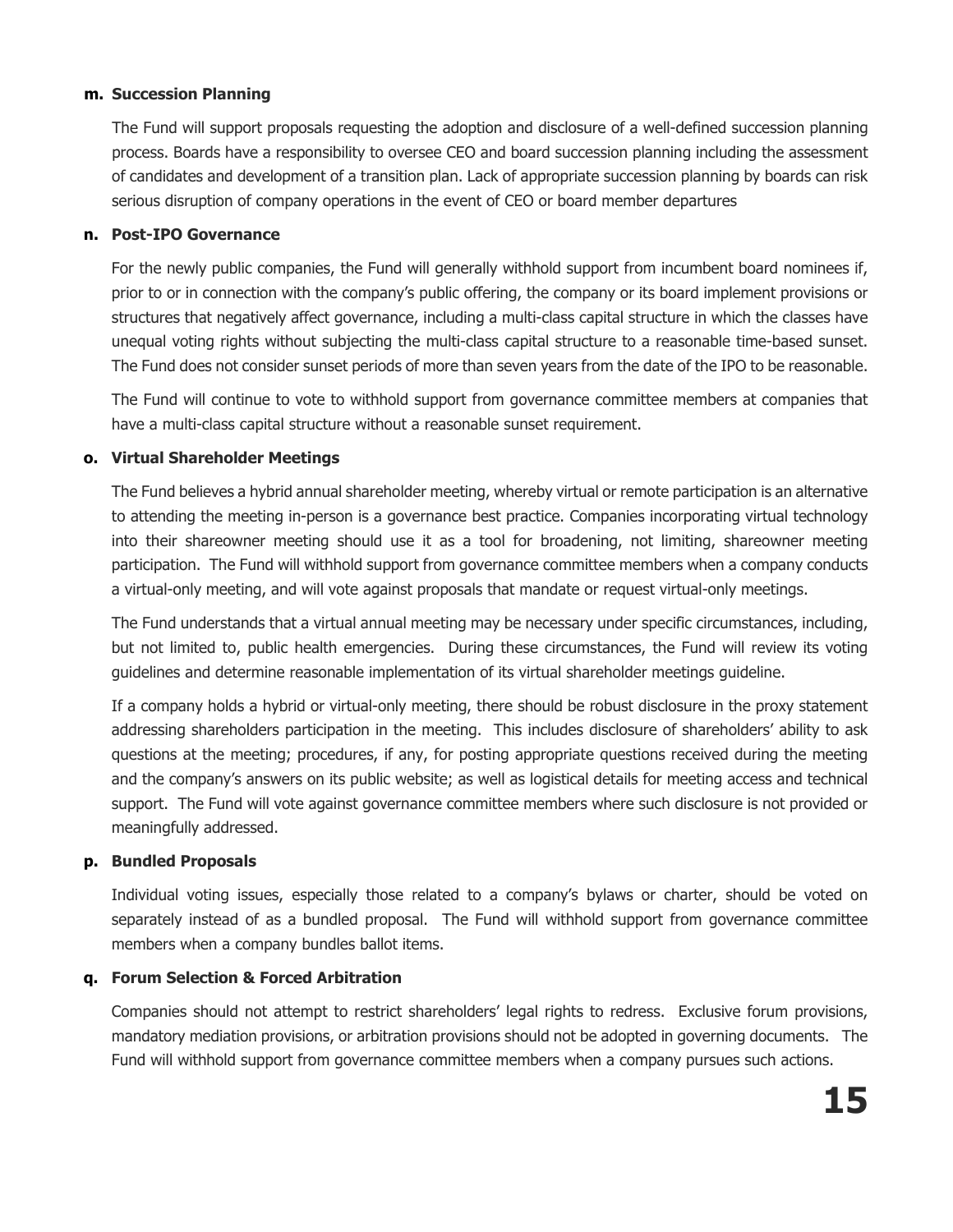The Fund will vote against proposals requesting that companies adopt a provision requiring the arbitration of securities litigation.

# Capital Structure

For voting matters involving capital structure, the CRF may consult with internal staff to determine voting positions that are in the best interests of the CRF.

### **a. Dividend Policy**

- i. **Declare/Increase Annual Dividend.** Many factors should be considered in a decision to declare/increase dividends, including corporate profits, expenses, strategic plans and market conditions. The Fund will consider supporting proposals asking companies to declare/increase dividends on a case-by-case basis.
- ii. **Disclosure.** Disclosure of company dividend policies allows shareholders to be well informed and can assist decision making by shareholders. The Fund will support proposals that request a company report on its dividend policy.

### **b. Special Purpose Acquisition Corporations (SPACs)**

- i. **SPAC Transactions and Acquisitions.** The Fund will use internal and external resources to evaluate any proposed SPAC transaction or acquisitions on a case-by-case basis in terms of what is in the best long-term economic interest of the Fund.
- ii. **SPAC Proposal Extensions.** The Fund will use internal and external resources to evaluate any proposed SPAC extension on a case-by-case basis. This includes, but not limited to, taking into account the length of the requested extension, the status of any pending transaction(s) or progression of the acquisition process, any added incentive for non-redeeming shareholders, and any prior extension requests.

### **c. Stock Authorization**

- i. **Blank-Check Preferred Stock**. When issuing preferred stock, a company's board of directors is allowed to specify dividend rates, voting rights, conversion rights and other rights . The Fund will not support proposals that authorize the creation or increase of preferred stock with unspecified voting, conversion or other rights ("blank check preferred stock"). The Fund will support proposals that ask a company to redeem preferred stock that has been previously issued.
- ii. **Multi-Class Stock**. Multi-class capitalization creates multiple classes of common stock with either superior or inferior voting rights to those of the existing class of stock. Multiple classifications with unequal voting rights violate the principle of "one share, one vote" and enable management to perpetuate itself without the support of a true majority of shareholders. The Fund will not support proposals that authorize the creation or extension of multi-class voting stock.
- iii. **Increase Stock Authorization.** An increase in the number of shares authorized but not issued provides a company's board of directors with flexibility to meet changing financial conditions. However, such increases can also be used to entrench management and/or thwart takeovers that may be in the best economic interest of the company. The Fund will support proposals that request an increase in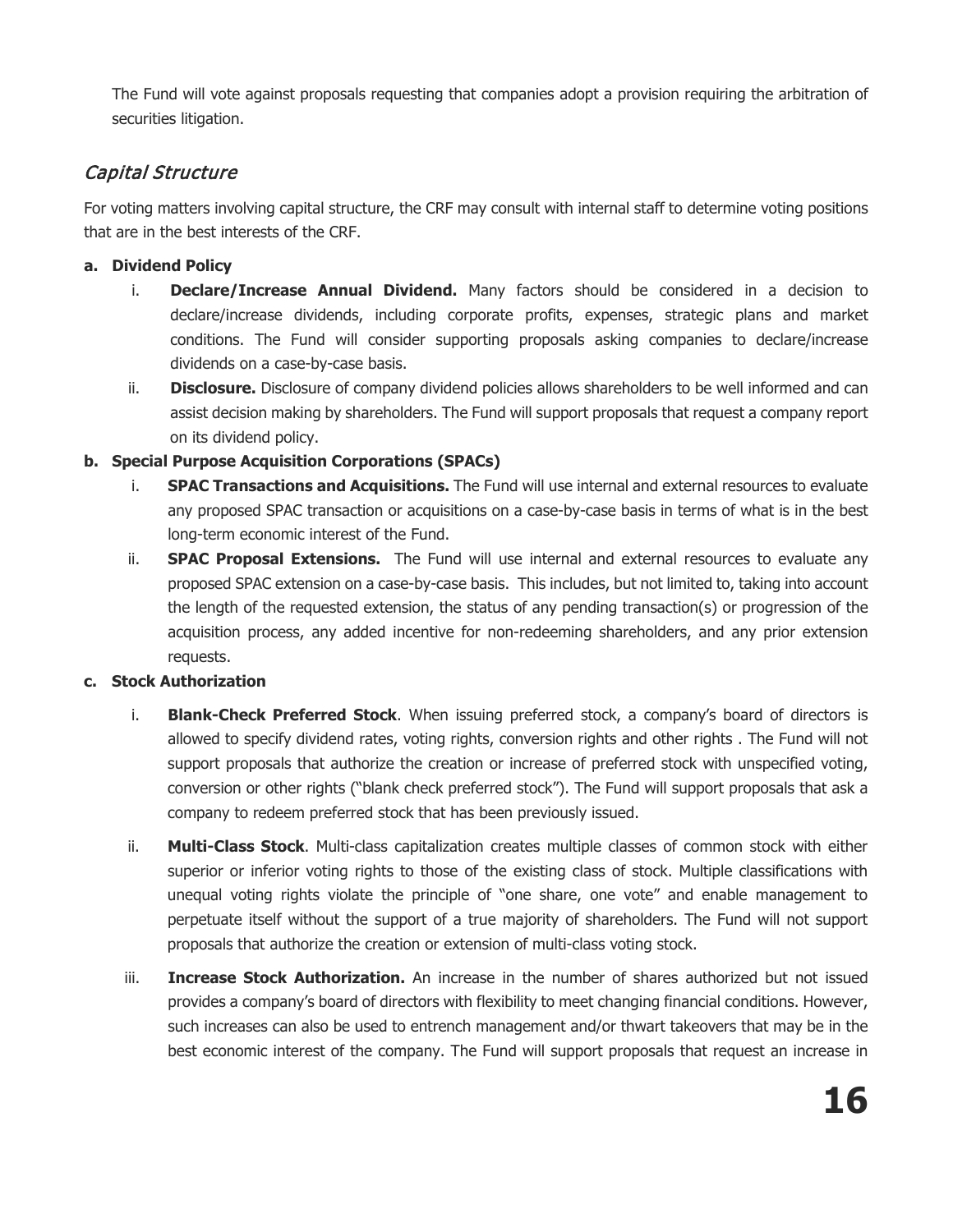the number of authorized but not issued common stock, provided the amount requested is necessary for sound business practice and is reasonable given the company's industry group and performance history. All such proposals will be reviewed on a case-by-case basis.

iv. **Tracking Stock.** When a parent company issues "tracking stock", all revenues and expenses of the division are separated from the parent company's financial statements and are then attributed to the tracking stock. Often this is done to separate a high-growth division with large losses from the financial statements of the parent company. Tracking stock can boost the market value of the parent company; however, tracking stock does not provide shareholders with ownership of corporate assets, nor does it necessarily provide voting rights. The existence of tracking stock can also pose conflicts of interest between the parent company and the portion of the business that is being "tracked." The Fund will generally not support proposals that ask companies to create tracking stock, but such proposals will be considered on a case-by-case basis.

### **d. Share Pledging.**

The SEC's Item 403(b) of Regulation S-K requires the disclosure of the number of shares pledged as security by named executive officers, directors, and director nominees. Pledging of company stock as collateral for a loan may not be a responsible use of equity and may have a detrimental impact on shareholders if the director or officer must sell company stock, for instance to meet a margin call. The forced sale of a substantial amount of company stock has the potential to negatively impact the company's stock price, and may also violate company insider trading policies. In addition, share pledging may be used as part of hedging or monetization strategy that could insulate an executive against the financial impacts from downturns in the company's stock price, despite maintaining voting rights. The Fund, as part of its board of director evaluation process, will review directors and executives who have pledged company stock. Excessive pledging activity calls into question the audit committee's ability to effectively oversee such a risk. In such instances, the Fund may consider withholding support from audit committee members. The Fund will also withhold support from directors who are conducting excessing pledging.

#### **e. Share Repurchasing.**

Stock buyback programs, in narrow circumstances, can serve as an efficient vehicle for effectively distributing cash to shareholders. However, many factors should be considered in a decision to institute a share buyback plan, including the existence of a robust 10b5-1 plan, the ability to pay out of current corporate profits, debt levels, expenses, strategic plans and market conditions. Share buybacks may not necessarily promote longterm shareholder value if there is opportunity to reinvest cash back into the corporation to promote growth. The Fund will support proposals submitted by management to institute open-market share repurchase plans in which all shareholders may participate on equal terms. Such proposals will be considered on a case-by-case basis.

### **f. Transitions to a Public Benefit Corporation Structure**

The Fund will review proposals that request a company takes steps necessary to amend its certificate of incorporation and, if necessary, bylaws, to become a public benefit corporation, on a case-by-case basis in terms of what is in the best long-term economic interest of the Fund.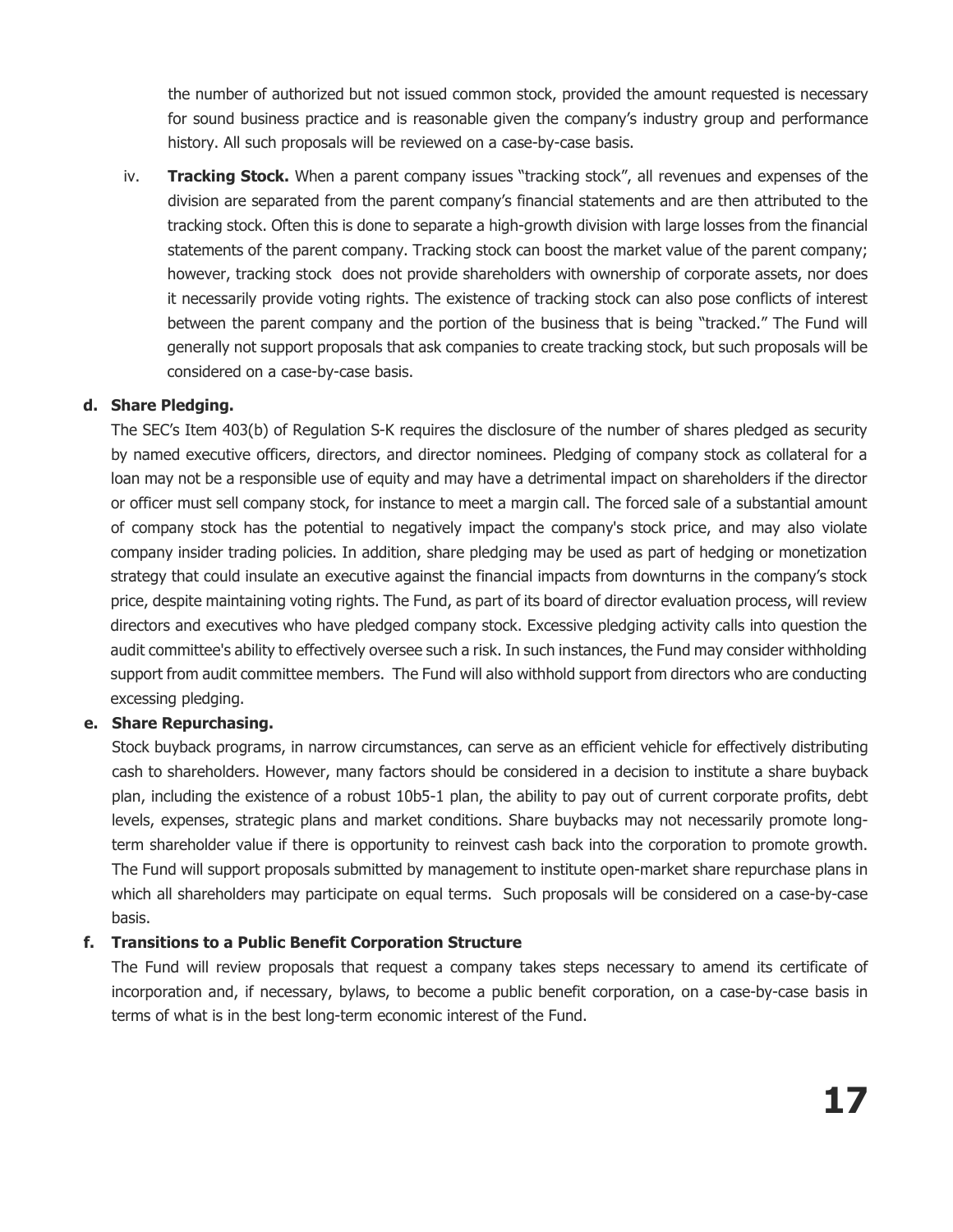# Cumulative Voting

Cumulative voting allows each shareholder as many votes as the number of shares each owns multiplied by the number of directors to be elected and allows shareholders to allocate their votes for any individual candidate or any slate of candidates. The result is that a minority block of stock can be disproportionately represented on the board. Such representation could be counter to the interests of the majority of shareholders. The Fund will not support proposals that request the adoption of a cumulative voting policy.

## Employee Stock Purchase, Retirement and Pension Plans

### **a. Stock Purchase Programs**

The Fund will support management proposals that authorize or amend Employee Stock Purchase Plans for all employees at prices that are not less than 85 percent of the fair market value of the shares; with an offering period no greater than 27 months.

The Fund will not support proposals that ask a company to restrict stock purchase programs to selected employees. The Fund will support proposals that ask companies to require disclosure about such programs.

### **b. Supplemental Executive Retirement Plans (SERPs)**

SERPs provide additional pension benefits for individual senior executives. They impose additional pension liabilities on companies and are not tax-deductible. The Fund will generally not support proposals that ask a company to increase the benefits awarded in supplemental executive retirement plans (SERPs). The Fund will support proposals that ask a company to eliminate SERPs or to increase disclosure regarding its SERPs.

### Executive and Director Compensation

The Fund views executive compensation as a key component of company accountability, as well as a critical and visible aspect of a board's governance. The Fund believes that executive compensation should be transparent and tied to sustainable performance, create value for the long term and advance the company's long-term strategic goals. The Fund generally considers long-term to be at least 5 years. The overarching goals of executive and director compensation should be to create sustainable value and to advance the company's strategic objectives. If the members of an independent compensation committee fail to set responsible executive compensation levels, it is a strong indicator that the board's overall oversight of management is inadequate.

### **a. Advisory Vote on Executive Compensation ("Say-On-Pay")**

Allowing shareholders, the opportunity to vote on executive compensation practices and strategies is an effective measure to express concern about, and open dialogue with the company to promote, pay accountability.

The Fund will vote case-by-case on proposals requesting ratification of a company's executive compensation plan. The Fund supports annual advisory votes on compensation with the view that it is the responsibility of an independent compensation committee to formulate executive compensation policies and practices focused on ensuring long-term sustained performance for the company and its shareholders. In aligning compensation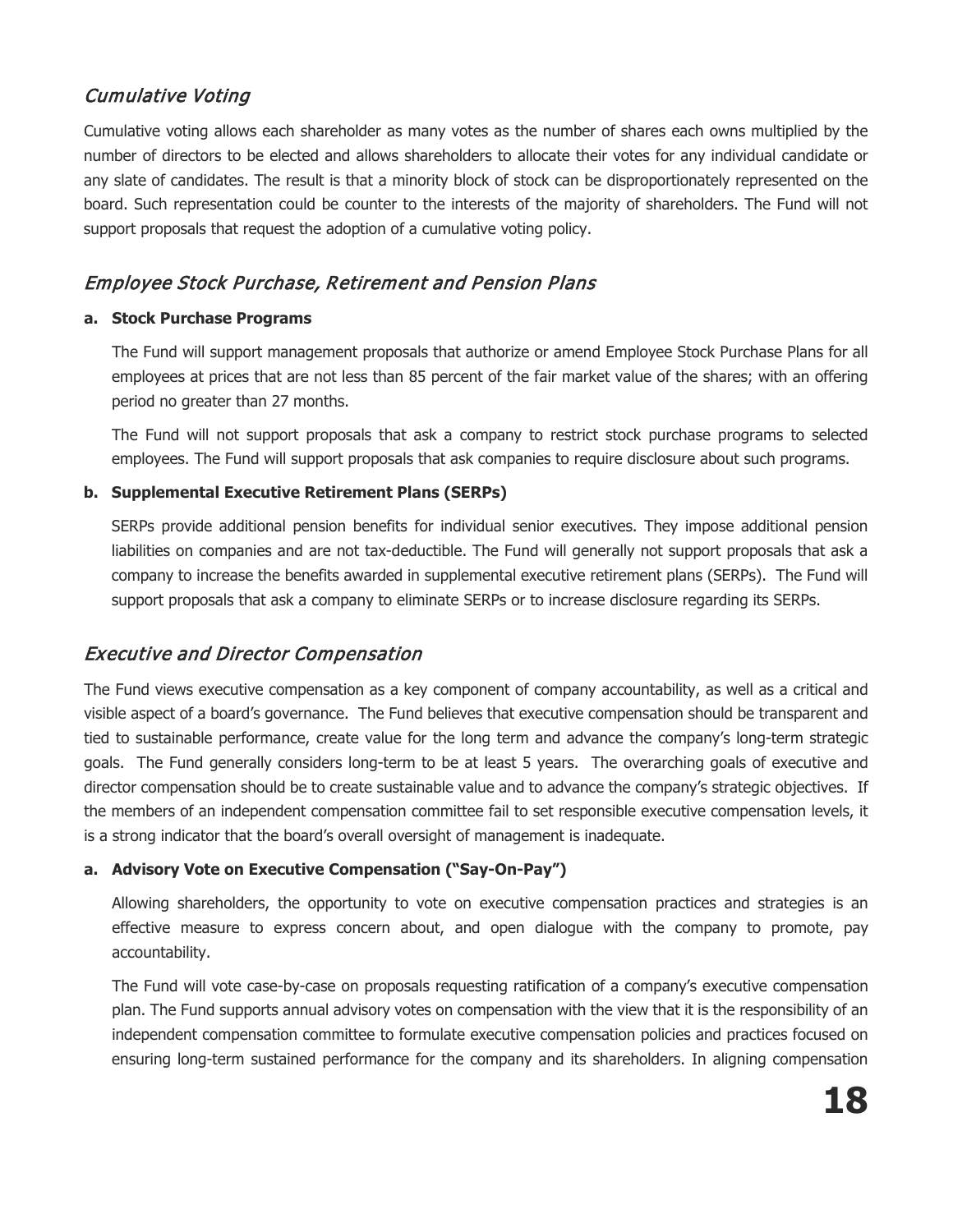practices with shareholder interest, the Fund takes a holistic approach (rather than focusing singularly on any individual plan feature) when reviewing and determining how to vote on a company's compensation plan as disclosed within the Compensation Discussion and Analysis (CD&A) sections of its proxy statement. Executive Compensation plans should also include provisions requiring executives and directors to hold an equity stake in the company to better align their interest with those of shareholders.

Subject to this case-by-case analysis, the Fund generally disfavors compensation plans with problematic pay features. These problematic pay features may include, but are not limited to:

- i. Where there is not well-structured, performance-based, short- and long-term incentives. This includes where similar metrics are used for short-term and long-term incentive plans, and short performance periods are used for long-term incentive awards;
- ii. Where executive pay is excessing relative to peer benchmarks. The Fund's considerations include reviewing at what pay percentile the company has targeted executive pay and the most appropriate peer group for the company;
- iii. If there are demonstrated pay disparity concerns either between members of the executive team or between executives and other levels in the company. The Fund considers the company's CEO Pay Ratio, how it changes over time, and supplemental CEO Pay Ratio disclosures as indicative of the company's approach to internal consistency when setting executive pay levels;
- iv. If there is a disconnect between executive pay and company performance;
- v. In instances where excessive post-employment pay (perquisites and/or severance packages, including golden handshakes and golden parachutes, has been established;
- vi. Lack of comprehensive disclosure of the incentive plan structure and features;
- vii. Discretionary pay, one-time awards, and guaranteed bonus without sufficient justification and robust disclosure;
- viii. Short vesting periods, and insufficient holding and retention periods for equity awards;
- ix. Lack of a comprehensive clawback policy;
- x. Excessive change in control entitlements, modified single-trigger change in control payments, excise tax gross-ups, and multi-year guaranteed awards; or
- xi. Failure to negatively adjust executive pay outcomes as a result of an adverse ESG-related event.

In addition to careful consideration of "say on pay" votes, the Fund will withhold support from directors the Fund deems responsible for failures in setting appropriate compensation levels. The compensation committee is responsible for formulating executive compensation policies and practices focused on ensuring long-term sustained performance. Where the Fund has voted against the advisory vote on compensation, it generally will also withhold support from compensation committee members and, where the failure is persistent, the Fund may consider withholding support from the entire board of directors.

### **b. Clawback Provisions**

Policies addressing the recovery of unearned awards are in the best interest of shareholders. The Fund believes that compensation arrangements should enable performance adjustment or post-vesting clawback for executives' incentive compensation. Companies should develop and disclose policies to recoup compensation.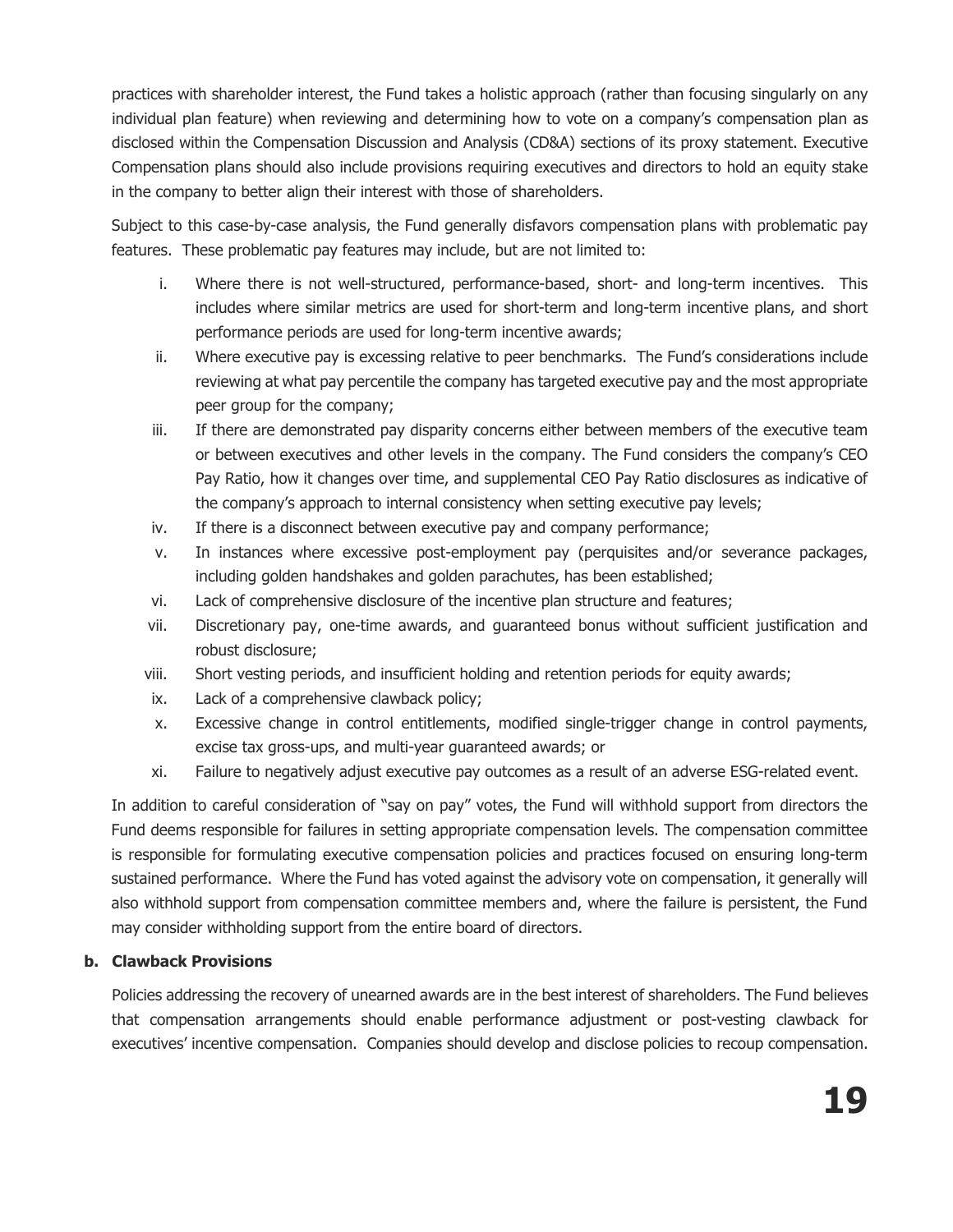Companies should develop and disclose policies to recoup compensation made to executives during periods of fraudulent activity, inadequate oversight, misconduct, including discrimination and harassment of any kind, or gross negligence, which impacted or is reasonably expected to impact financial results or cause reputational harm. The Fund will support proposals requesting policies that direct recoupment of unearned compensation in the event of fraud or restatements. The Fund will support proposals requesting policies that direct recoupment of unearned compensation in the event an executive violates a material law, material regulation, or company policy. The Fund will support the recovery of such unearned payments where possible, including having companies incorporated deferred incentive arrangements. The Fund is in favor of policies that allow for recapturing unearned bonus and incentive income awarded to all executives.

### **c. Disclosure of Executive Compensation**

Disclosure provides greater and more accurate information that is critical to informed decision-making by shareholders. The Fund will support proposals that request that a company disclose its compensation policies, including retirement benefits.

The Fund will vote against compensation committee members if there's a lack of comprehensive disclosure of the incentive plan structure and components.

### **d. ESG Metrics**

The Fund encourages the inclusion of ESG-related metrics in executive compensation programs (both shortterm and long-term incentives) where ESG factors have a significant impact on the company's performance. ESG-related metrics can be an effective way to incentivize positive outcomes that may be important for a company. If ESG metrics are included, the Fund expects the metrics to be specific and measurable, and comprehensively disclosed, including discussion of the process undertaken by the company to identify such metrics, an explanation as to why it considers ESG factors to be relevant, and robust disclosure related to performance targets and outcomes.

The Fund will generally support proposals asking a company to report to shareholders on whether ESG metric(s) are integrated into the company's executive compensation program. The Fund will also generally support proposals asking a company to report to shareholders on the feasibility of integrating ESG metrics into the company's executive compensation program.

#### **e. Adjustments Due to Adverse ESG-Related Event**

The Fund believes companies, their executives and board directors, are responsible for overseeing ESG risks. In the event a company encounters an adverse ESG-related event that poses in a material risk to a company's long-term sustainability, such event should be considered in any decision relating to executive compensation. The Fund will consider voting against advisory votes on executive compensation and compensation committee members for a failure to negatively adjust executive pay packages as a result of an adverse ESG-related event.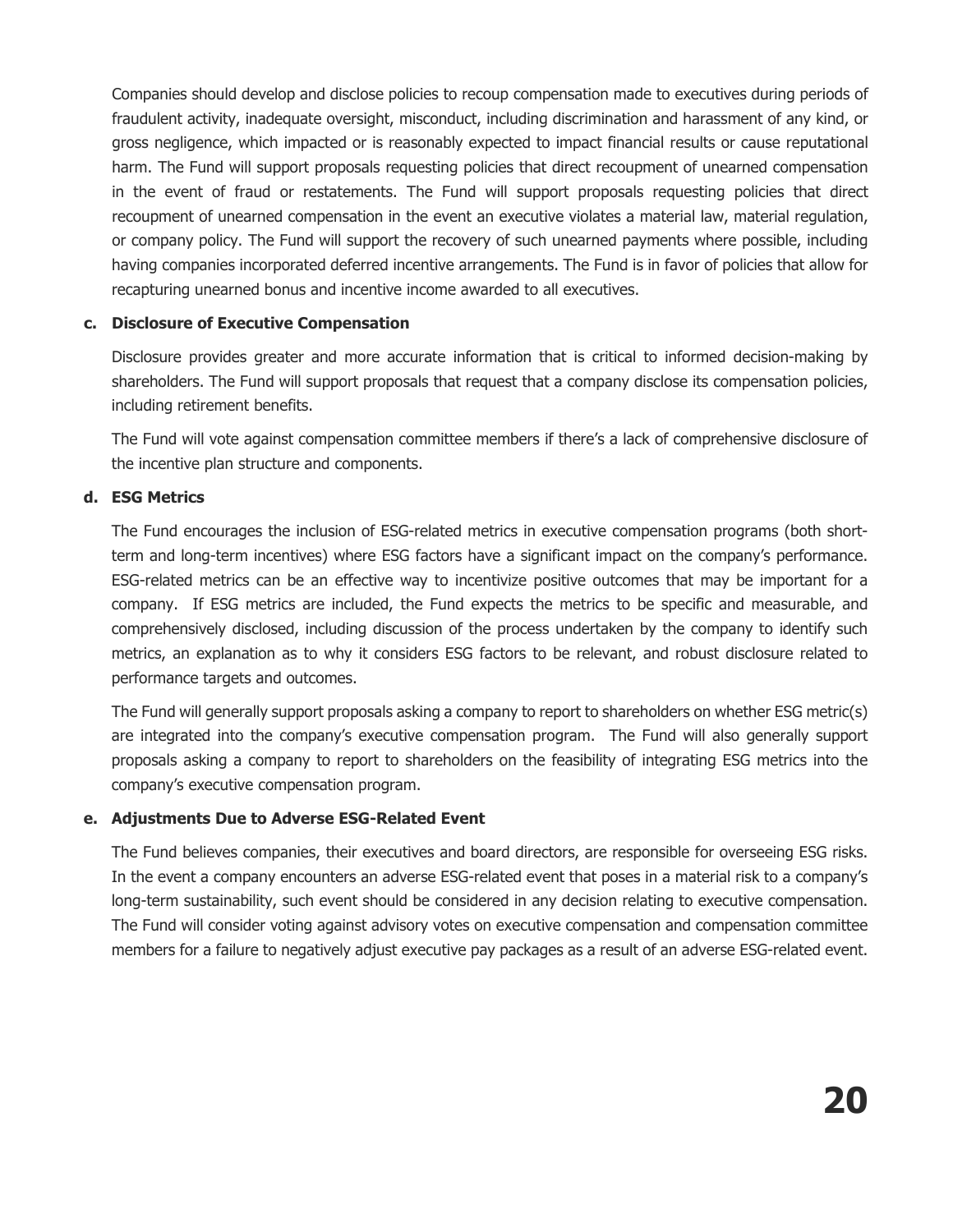### **f. Expense Stock Options at Time of Grant**

Accounting for stock options provides shareholders with a more accurate picture of a company's earnings. The Fund will generally support proposals that ask companies to expense in their annual income statements the costs of all awarded and but not-yet-vested stock options issued to company executives.

### **g. Equity Compensation Plans**

Equity compensation plans allow executives and directors to hold an equity stake in the company and align their interests with shareholders' interests. Properly structured plans can provide significant incentives for executives and directors, and can help a company attract and retain talented employees. The Fund will generally not support proposals that seek to prohibit equity grants.

Properly structured stock retention requirements support the alignment of interests of executives and shareholders. Therefore, Fund will generally support proposals that ask a company to require executives to retain shares gained from equity compensation programs.

Companies should require executives to meet a minimum level of stock ownership and should not allow hedging transactions for shares, as that reduces alignment. The requirement should generally apply post-executive's departure from the company. Additional consideration should be given to whether companies' awards include significantly extended vesting periods.

The Fund will vote case-by-case on proposals requesting approval of equity compensation plans. The Fund will consider dilution, burn rate and percentage of equity grants awarded to executives relative to peers. Subject to this case-by-case analysis, one or more problematic pay features may result in a vote against the equity compensation plan. These problematic pay features may include, but are not limited to: pay-for-performance misalignment, evergreen provision, single trigger equity change-in-control provisions, repricing or buyout provisions, and equity grants made at less than full value.

### **h. Incentive Plans for Non-Named Executive Officers**

The Fund believes well-designed compensation programs can be a powerful and effective tool to incentivize executives and appropriately align their interests with those of shareholder to enhance long-term shareowner value. A well-designed compensation plan will be structured around financial and qualitative metrics that drive sustainable long-term value in the business. Companies should describe and disclose the types of metrics that are used in the short-term and long-term, and articulate how those metrics link to the strategy of the company. Additionally, companies should ensure short and long-term incentives are linked but not duplicative. The Fund will generally support incentive compensation plans that are specifically related to corporate and individual performance. The Fund will generally not support plans that include more than five types of performance metrics or are otherwise in violation of these proxy voting guidelines.

### **i. Internal Pay Disparity**

Compensation should aim to reward and motivate employee performance. High disparity of pay may make employees less productive. In addition, the Fund believes that proposals that require additional disclosure of compensation policies can enhance shareholder value by providing shareholders information critical to informed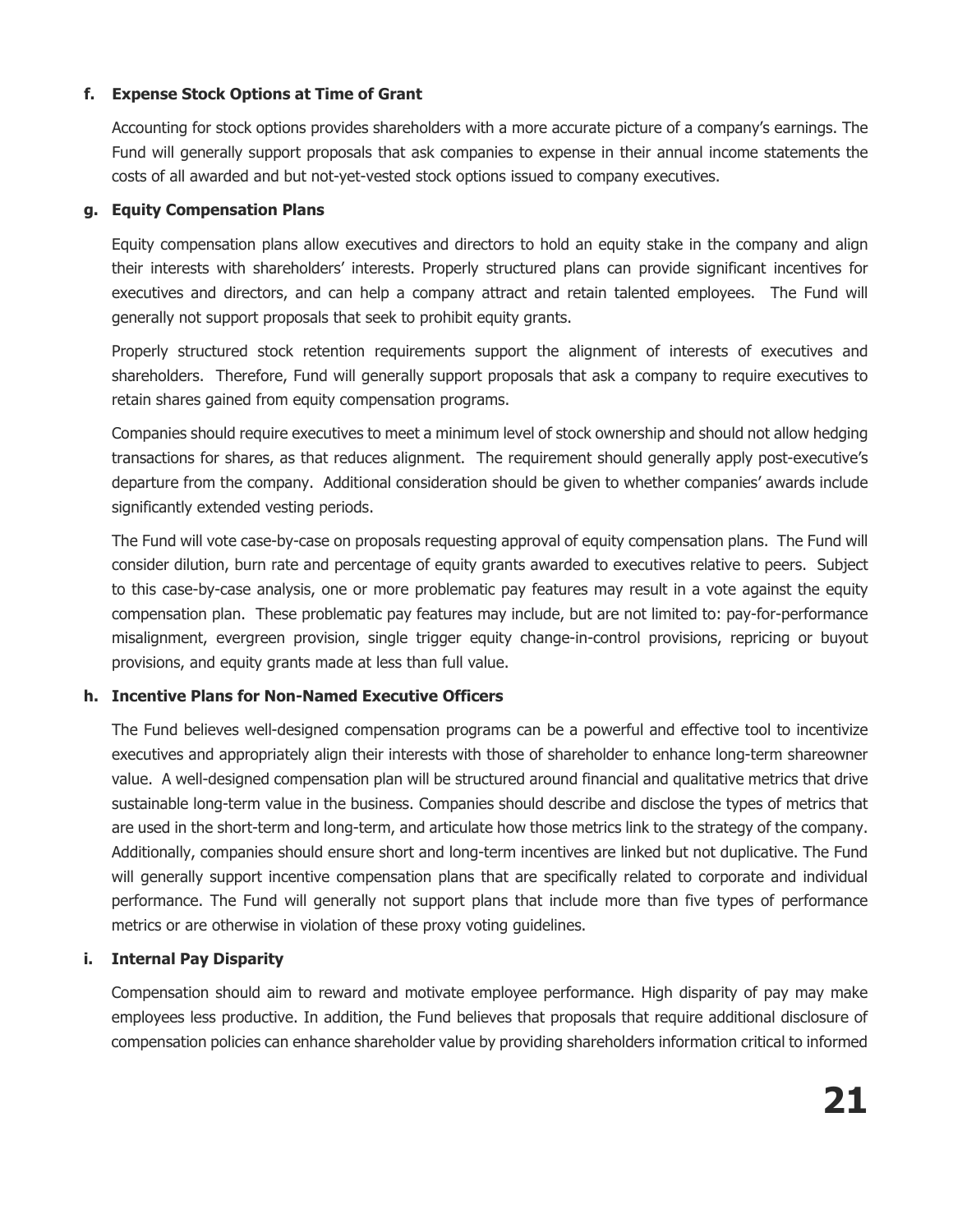decision-making. The Fund will generally support proposals that ask a company to consider the compensation of all employees when setting compensation for top executives. The Fund will also support proposals requesting a report that compares compensation for executives and non-executives.

### **j. Repricing of Stock Options**

Options are intended to be an incentive for good management and a reward for superior performance. Management should be willing to accept market risk in the same manner as the shareholder, and the value of stock option plans should not be guaranteed. The Fund will support proposals asking companies to prohibit the re-pricing of underwater stock options. The Fund will also support proposals asking companies to obtain shareholder approval before re-pricing stock options. In the event that an option exchange program is authorized under which employees and officers exchange some or all of their underwater stock options for replacement options without shareholder approval, the Fund will generally vote against or withhold support from the compensation committee members who oversaw the program.

### **k. Restrict/Limit/Cap Director Compensation**

Compensation should aim to reward and motivate director performance. Proposals that impact compensation through fixed formulas or arbitrary limitations may make directors less responsible and accountable to shareholders. The Fund will generally not support proposals asking companies to restrict, limit or cap the compensation of an individual director or the aggregate compensation of all directors.

### **l. Restrict/Limit/Cap Executive Compensation**

The Fund will generally not support proposals asking companies to restrict, limit or cap the compensation of an individual executive or the aggregate compensation of any group of employees.

### **m. Restricted Stock Grants**

Restricted stock awards are granted with a vesting period, during which time the employee's rights to the shares are limited. As such, they are a form of compensation that rewards and motivates employees. Proposals to eliminate such awards may make employees less productive and may not necessarily be in the best interests of shareholders. The Fund will not support proposals that ask a company to terminate its restricted stock plan unless the proponent makes a compelling case for its position.

### **n. Severance Payments ("Say on Golden Parachutes")**

Shareholder value might be diminished by severance agreements for senior executives. Shareholders should therefore be able to approve or disapprove them. The Fund will support proposals that ask companies to obtain shareholder approval of future severance agreements ("golden parachutes").

### **o. Survivor Benefit Plans (Golden Coffins)**

The Fund will support proposals that request shareholder approval of any future agreements pertaining to payments or awards made to executives following their death. These payments can be very expensive for the company and are not tied to performance. In these instances, the Fund encourages compensation that is linked to shareholder value.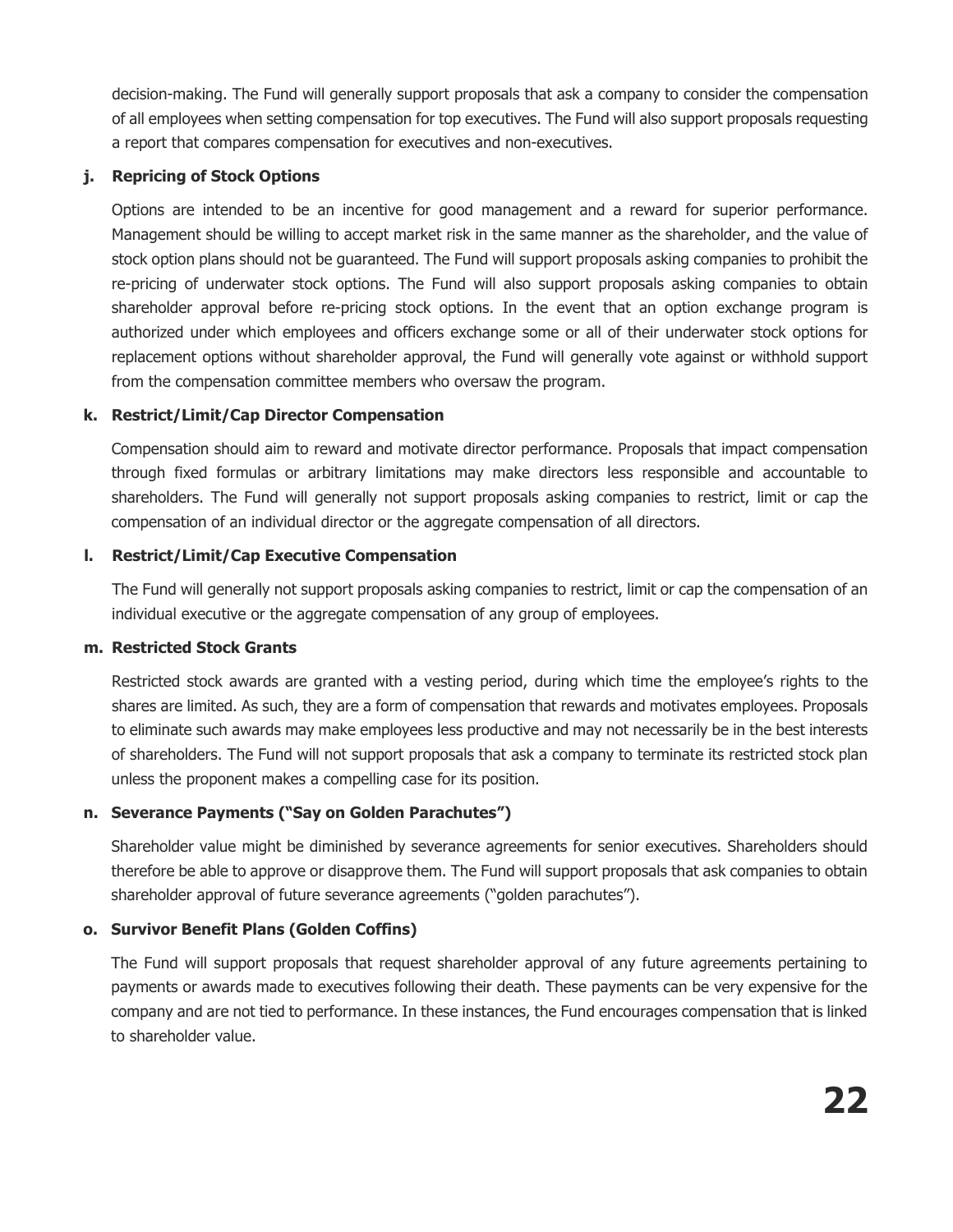## Poison Pills

### **a. Adoption of Poison Pill**

"Poison pills" or shareholders' rights plans involve the issuance of preferred stock purchase rights often unilaterally declared as a dividend without shareholder participation or approval. A poison pill provides the targeted Board the power to veto takeover bids and serves as a mechanism to insulate management from potential change in control. However, insulating management may also limit the possibility of competitive bids that are in the best interest of the company. The Fund generally will not support proposals submitted by management that would establish or extend a "poison pill."

### Preemptive Rights

Preemptive rights permit shareholders to maintain their relative ownership of a corporation, while permitting the company to raise the new capital it needs and preventing the erosion of the rights of existing shareholders. The Fund will support proposals that would grant or restore preemptive rights to shareholders.

## Reimbursement of Proxy Expenses

Reimbursement of reasonable proxy expenses where the alternative slate has a successful outcome can would be in the best interest of the company. The Fund will vote on a case-by-case basis proposals seeking to amend bylaws in order to permit the reimbursement of expenses incurred when shareholders nominate a candidate or a slate of candidates for board election.

### Reincorporation

The Fund will vote on a case-by-case basis proposals requesting a company to reincorporate in a new state or country, evaluating the business rationale and balancing, the relative strength of shareholder rights and governance protections of the jurisdictions. All matters being equal, the Fund opposes reincorporation to jurisdictions that would weaken shareholder rights.

### Restructurings

For voting matters involving restructuring, the CRF may consult with internal staff to determine voting positions that are in the best interests of the CRF.

### **a. Fair Price Provisions**

The Fund will support proposals that require a bidder for a company to pay every shareholder a fair price. The Fund will not support fair price provisions if they are coupled or "linked" with a supermajority amendment or other defensive device.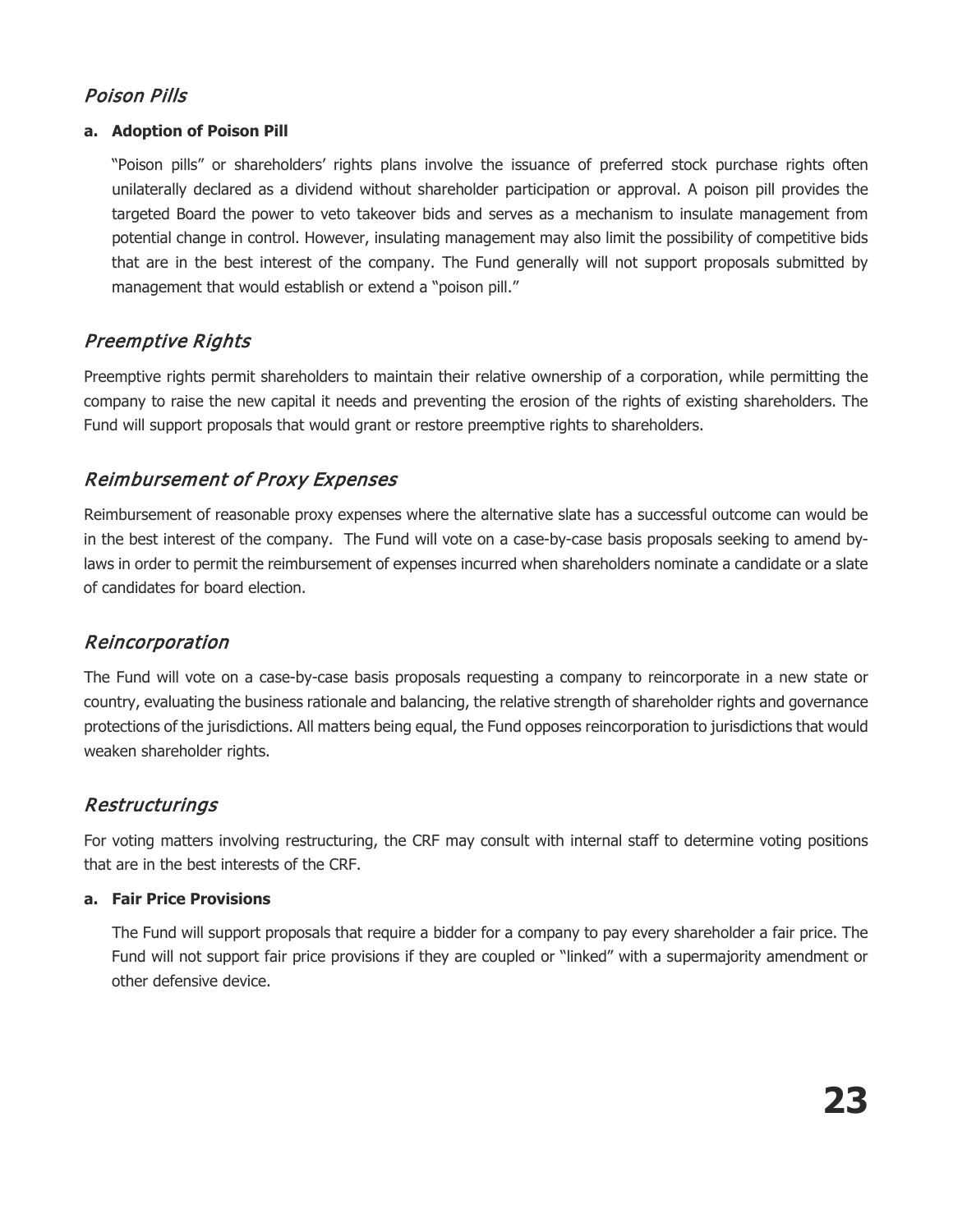### **b. Mergers and Acquisitions**

The Fund will use internal and external resources to evaluate any proposed merger and acquisitions on a caseby-case basis in terms of what is in the best long-term economic interest of the Fund . The analysis takes into consideration the strategic rationale, valuations of the targeted company to include revenue and cost synergies, market reaction to the merger, governance issues, and the disclosure of an open and fair negotiation process. As part of the research process, the Fund's analysis of the transaction will take into consideration input from heads of asset classes, and may also involve analysis from investment managers and advisors, and other sources of commentary and analysis.

### **c. Sell the Company**

Proposals to sell the company are often intended to encourage the company to revive a depressed stock price. The Fund will consider on a case-by-case basis proposals asking a company to explore a sale or other transaction in order to maximize shareholder value.

### **d. Spin Off a Division**

Proposals to spin off a portion of business are intended to encourage the company to revive a depressed stock price. The Fund will consider on a case-by-case basis proposals asking a company to spin-off or sell a portion of its business.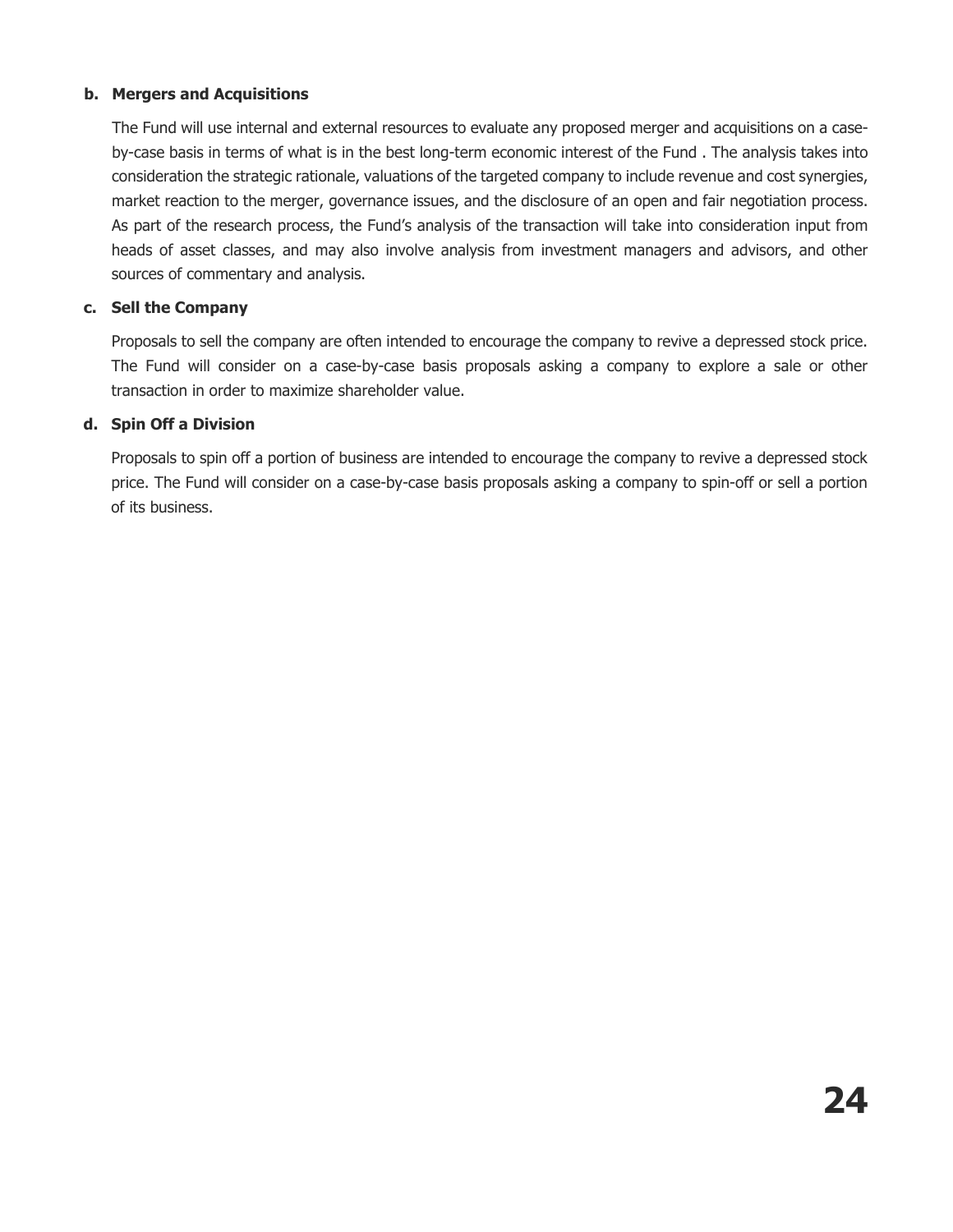## Voting Policies and Procedures

### **a. Annual Meeting Date and Location**

Annual meetings are an important opportunity for shareholders to communicate directly with senior managers and board members. Shareholders should be encouraged to attend annual meetings. The Fund will support proposals that seek to change the date or location of the annual meeting to provide greater access to a greater number of shareholders. The Fund will not support proposals that seek to change the date or location of the annual meeting without providing a compelling reason in the proposal.

### **b. Response to Shareholder Proposals Receiving Majority Vote**

The proxy vote is an important mechanism for shareholders to hold their directors accountable for the performance of their duties and to raise issues about the company that are not being adequately addressed. It is fundamental to shareholder rights that a board responds to the expressed desires of a majority of shareholders. The Fund will support proposals that ask companies to establish a process and procedures for adopting shareholder proposals that are presented in the company's proxy statement and are supported by more than fifty percent of shares voted at an annual meeting of the company.

The Fund will withhold support for all incumbent directors on a board that failed to implement a shareholder proposal that received majority support at a company's most recent meeting. The Fund will generally withhold support for incumbent governance committee members who failed to implement a shareholder proposal that received majority support at any time over the last three years.

### **c. Tabulation of Shareholder Votes**

The Fund will support proposals that ask companies to reform the method by which management tallies and reports abstentions in the proxy vote. This type of proposal is intended to clarify the method by which shareholder votes are counted. Companies set different voting requirements for passage of shareholder proposals, and they also differ in the manner they treat abstentions. The SEC does not count abstentions when calculating whether a proposal has gained votes for resubmission, nor should management. Uninstructed broker votes and abstentions should be counted only for purposes of a quorum, or the minimum number of members necessary to make a decision.

The Fund will vote against governance committee members when a detailed record of proxy voting results from the last annual meeting has not been disclosed. This includes companies incorporated in foreign jurisdictions where such disclosure may not be a legal requirement.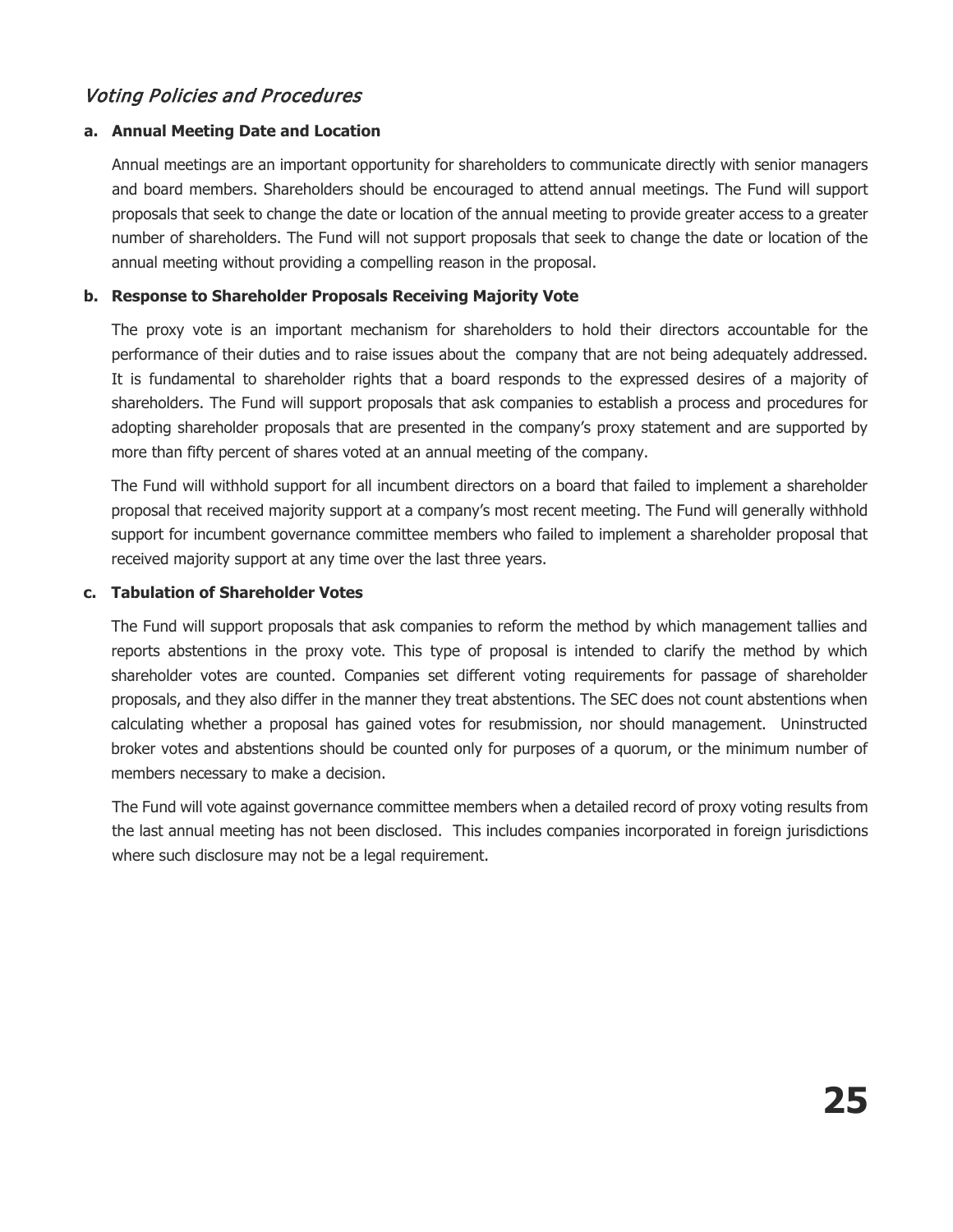# **ENVIRONMENTAL ISSUES**

# Climate Change

The Fund's climate voting policies are based on the Fund's believe that climate change poses significant risks and opportunities for the Fund, the markets, and the economy as a whole.<sup>[8](#page-25-0)</sup> The Fund believes that mitigation actions towards complying with the Paris Agreement will increase, with additional nations and regions adopting carbon pricing and a ramping up of prices in existing carbon pricing programs over the next 10 years. It is likely that additional regulatory efforts to adapt to the impacts of climate change and technological advancement will affect a broad range of companies and industries. Also, the physical impacts of climate change will affect investments – not just in the long term, but also in the near and medium terms. The Fund recognizes the immense investment risks posed by climate change, but also recognize the significant investment opportunities in the transition to the emerging net-zero economy. As a result, the Fund has adopted a goal to align its portfolio with net zero greenhouse gas emissions by 2040.

The Fund thus believes it is critical for companies to be prepared for the transition to a net-zero economy by establishing transition strategies. The Fund will take a holistic approach to voting analyses, and companies' climate performance is evaluated based on the following factors:

- i. Governance structure including board oversight, board engagement, and directors' skills and expertise to manage climate risks.<sup>[9](#page-25-1)</sup>
- ii. Public policy advocacy on climate change and energy.
- iii. Executive compensation linked to net-zero transition strategies and targets.
- iv. Net-zero transition goals, strategies and capital expenditures in line with the Paris Agreement goals.
- v. Transition and physical risk assessments including robust climate scenario analysis.
- vi. Metrics and targets to assess and manage climate risks and opportunities such as net-zero goals, greenhouse gas emissions reduction targets, and renewable energy and energy efficiency deployment aligned with the Paris Agreement goals.
- vii. Disclosure on material climate risk opportunities consistent with the Financial Stability Board Task Force on Climate-related Financial Disclosures' (TCFD) recommendations including robust climate scenario analysis.
- viii. Company's responsiveness to shareholder engagement.

The Fund believes that companies should report climate risks and opportunities in line with the Task Force on Climate related Financial Disclosures (TCFD) recommendations. The Fund supports the TCFD recommendations

<span id="page-25-0"></span><sup>8</sup> <https://www.osc.state.ny.us/pension/climate-action-plan-2019.pdf>

<span id="page-25-1"></span><sup>&</sup>lt;sup>9</sup> Refer to the Risk Expertise Section for further details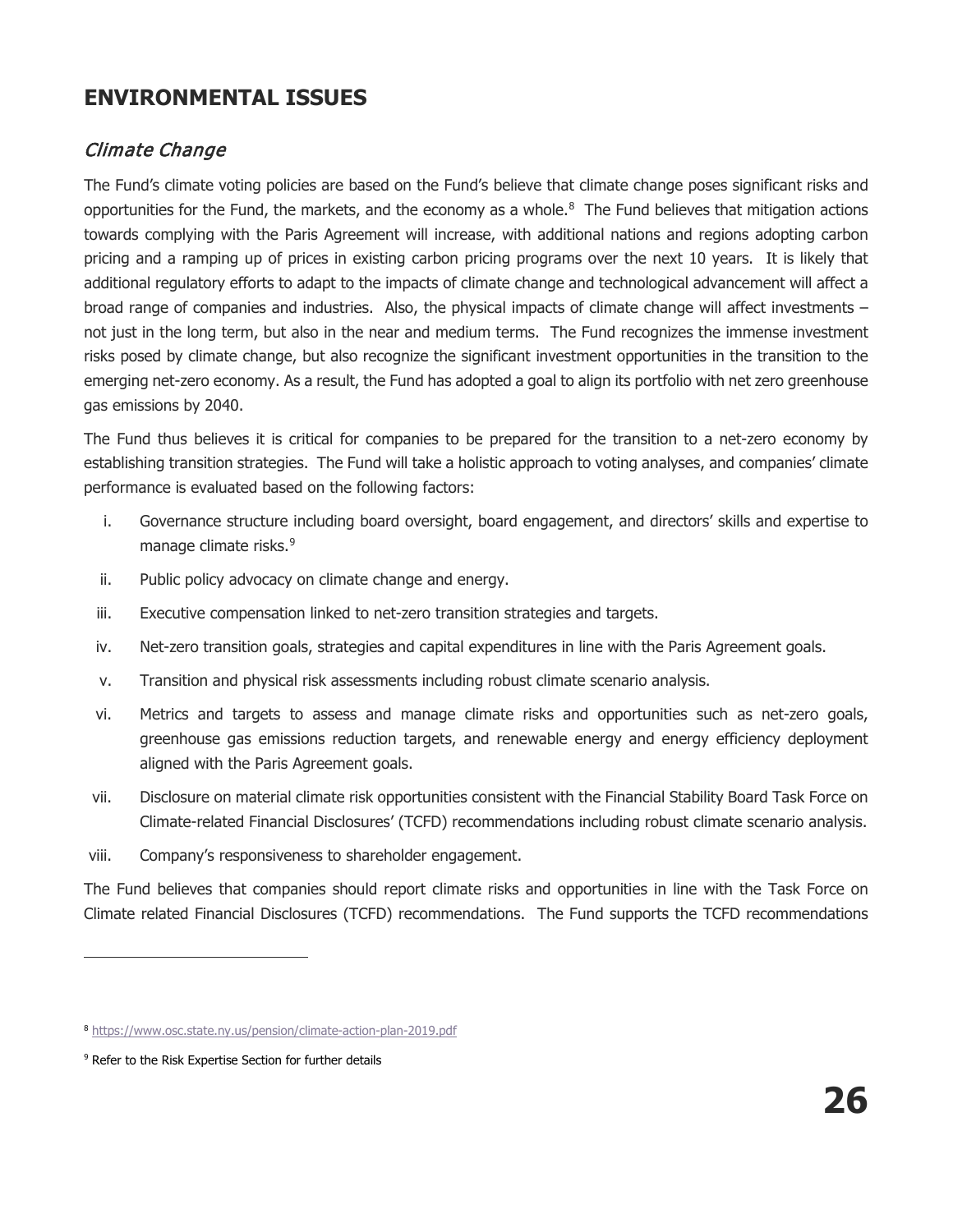because they provide a useful framework including key disclosure criteria – governance, strategy, risk management, and metrics and targets – for investment analyses and decision-making and have been widely adopted. The Fund thus supports proposals asking companies to provide climate reporting in line with the TCFD recommendations.

The Fund will generally support proposals requesting companies to take action or report on these specific net-zero transition factors.

The Fund may withhold support from a company's audit, sustainability and environmental, health and safety committee members responsible for climate risk oversight, the board chair, or the entire board in the event that a company:

- i. Lacks board oversight on climate risks;
- ii. Lacks board climate competency;
- iii. Supports public policies that adversely affect the net-zero transitioned and enhanced corporate climate disclosure;
- iv. Fails to acknowledge climate change and the net-zero transition as a material risk to the company;
- v. Fails to adopt robust climate targets;
- vi. Fails to demonstrate transition strategies aligned with the Paris Agreement;
- vii. Fails to perform robust climate risk assessment;
- viii. Fails to report on material climate information recommended by the TCFD; or
- ix. Refuses to engage constructively with shareholders on climate risks and opportunities.

The Fund will consider additional context in voting analyses for individual companies, including, but not limited to, the specific industry's pace of decarbonization, geographies, technological advancement, and data availability.

The Fund will support proposals asking for reports explaining how a company will address risks associated with deforestation including reporting on policies to reduce deforestation in the supply chain. The Fund will also support proposals asking the companies to report on the feasibility of obtaining certifications of the Forest Stewardship Council. The Fund will support proposals requesting the company prepare a report summarizing environmental, community, and public health impacts of fossil fuel production as well as petrochemical operations.

The Fund believes that material climate risks and opportunities should be incorporated into financial accounting and third-party assurance. The Fund believes that the board's audit committee should evaluate impacts of climate change and the transition to the net-zero economy on financial results and disclose risks associated with the transition. Also, the Fund believes that an external auditor should assess a company's sensitivity analysis specifically to probe, test and challenge management's assertions and assumptions in climate and energy transition scenario analyses. The Fund will thus support proposals requesting that companies issue audited reports on the financial impacts of a significant reduction in fossil fuel demand scenario such as a net-zero emissions scenario and the underlying assumptions.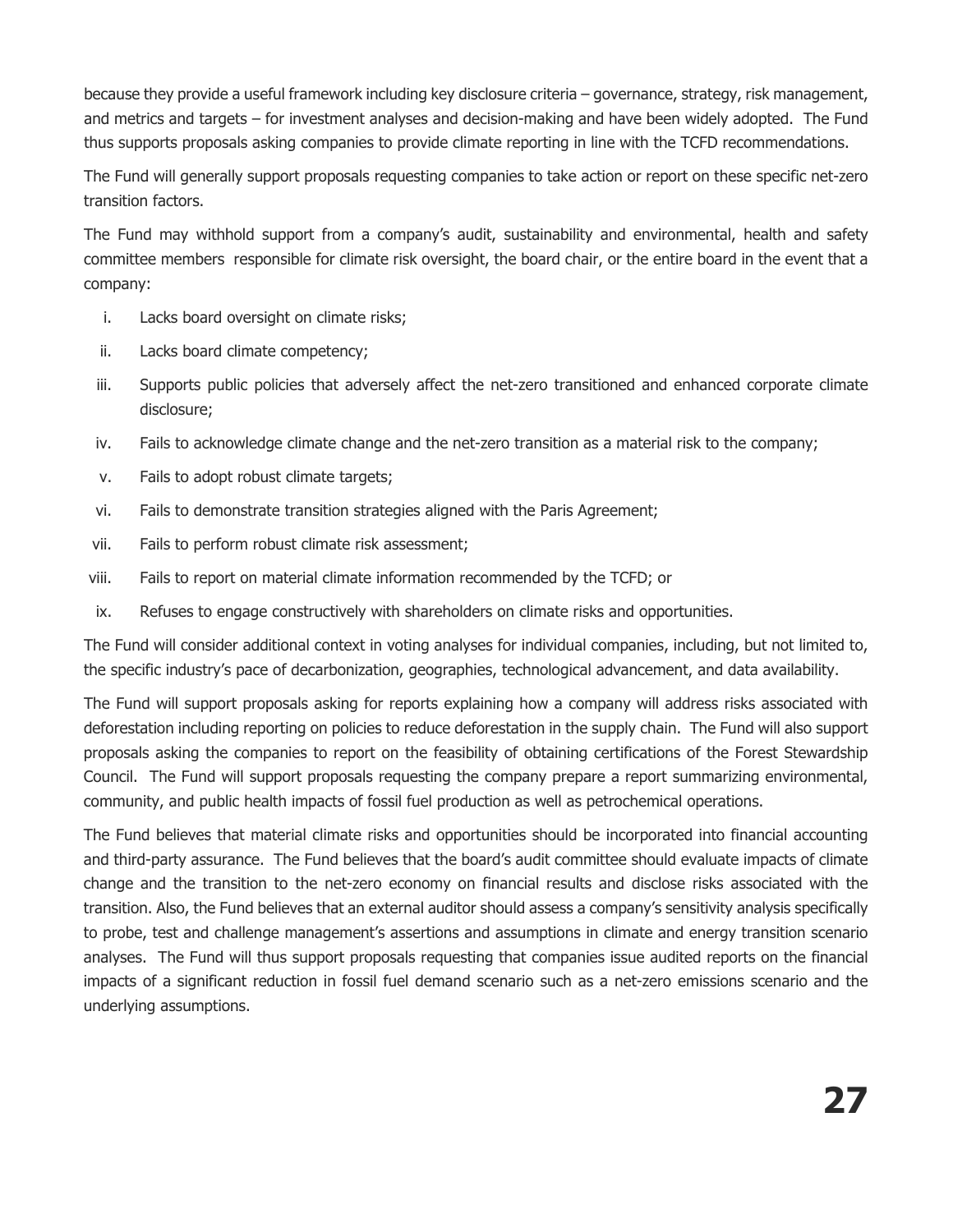The Fund will evaluate shareholder or management "say on climate" proposals including those that call on a company to adopt of an annual vote on a climate transition strategy and those that ask for shareholder approval of a climate transition strategy, on a case-by-case basis.

## Environmental Justice

The Fund will support proposals that request a report, including an independent or third-party audit, analyzing how a company's policies, practices, and the conduct of its business, may adversely impact communities of color and indigenous peoples.

# Product and Food Safety

The Fund believes that ensuring companies' product safety, including food and consumer goods, promotes shareowner value by reducing the risks of expensive recalls, litigation, and detrimental reputational impacts of unsafe products. The Fund will support proposals requesting that manufacturers of genetically-modified organisms report on risks associated with their products, contingency plans for removing genetically-modified organisms, the potential for using alternative products, and evidence of independent long-term safety testing that demonstrates product safety.

The Fund will support proposals requesting that corporations report on the scope of the company's products that are derived from or contain genetically-modified organisms.

The Fund will also support proposals requesting that companies adopt a policy of labeling products that are derived from or may contain genetically-modified organisms.

# Pollution Control

### **a. Hazardous Substances**

The Fund will support proposals requesting that companies report to shareholders on annual expenditures related to the health and environmental consequences and/or financial and regulatory risks from the use of hazardous substances in company operations, or from the presence of hazardous substances in products manufactured and/or sold by the company.

### **b. Nuclear Plant Safety**

Nuclear energy strategies pose heightened risks, and shareholders should have access to all pertinent information regarding those risks. The Fund will support proposals that request a report on the risks of storage of nuclear and chemical waste. The Fund will also support proposals asking a company to take steps to diminish the risk of nuclear accidents.

### **c. Pesticide Imports and Exports**

The Fund will support proposals that ask pesticide manufacturers to report on products that have been banned for sale in any jurisdiction or identified as probable carcinogens.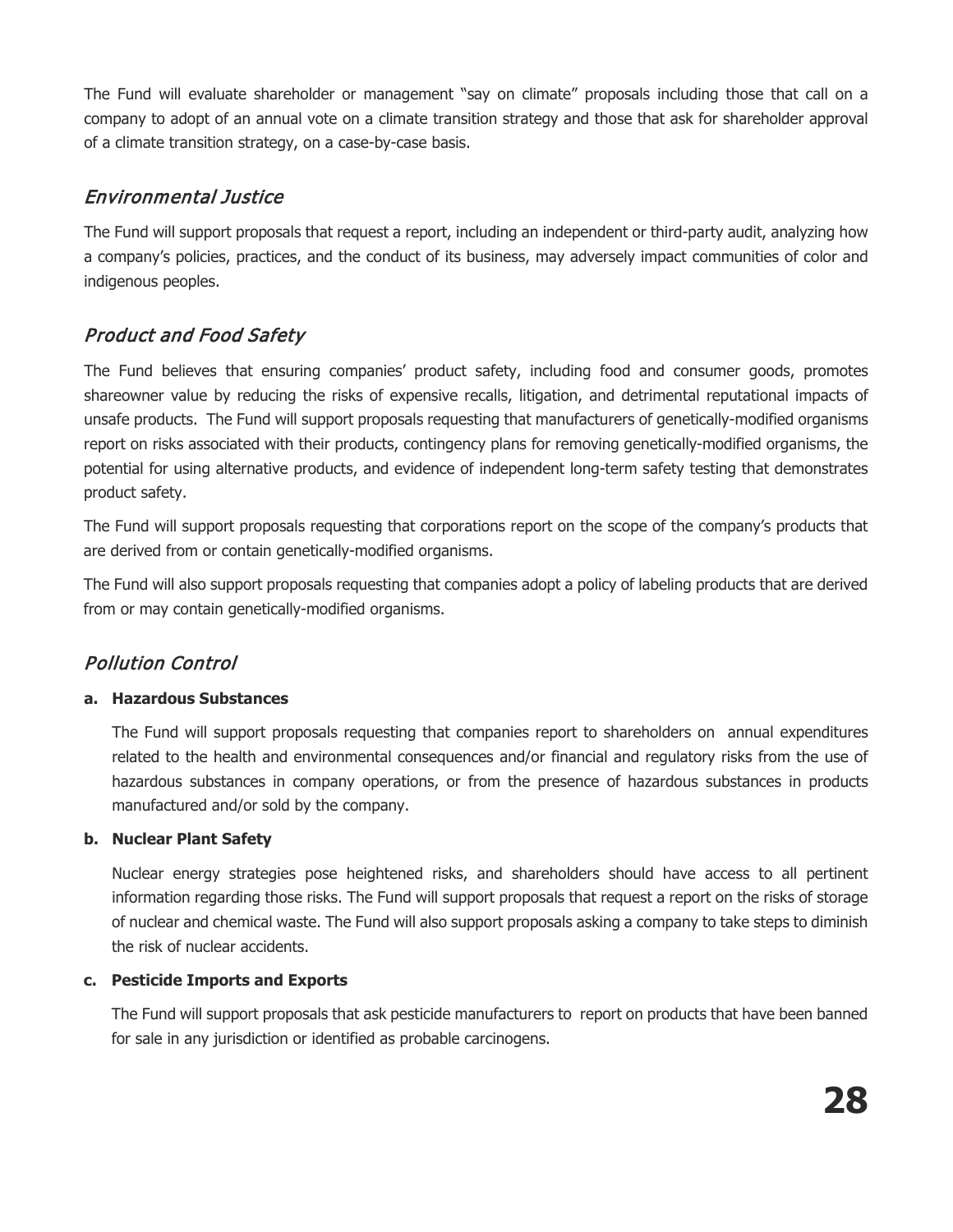### **d. Pollutants**

The Fund will support proposals asking companies to report on risks associated with emissions and releases of pollutants including sulfur dioxide, nitrogen oxide, mercury, ozone, or coal ash. The Fund will also support proposals asking companies to report on the economic benefits of committing to pollutant mitigations and controls.

#### **e. PVC Phase-out**

The Fund will support proposals that ask medical product companies to phase out the manufacture of PVCcontaining or phthalate-containing medical supplies where safe alternatives are available. The Fund will also support proposals asking companies to report on the feasibility of removing dibutyl phthalates from products.

### Resource Management

The Fund will support proposals asking companies to report on efforts and policies to adopt resource efficiency and recycling policies and strategies such as sustainable packaging, managing food waste, as well as to assess the environmental impact on non-recyclable packaging and plastic straws.

### Water Risks

The Fund believes water is an essential resource to many businesses, and impairments of the quality or decreases in the quantity of available water can pose material risks. In addition, community concern about corporate water use can have a negative impact on a corporation's public reputation and long-term financial performance. The Fund will support proposals that ask corporations to adopt a water stewardship policy, evaluate business risks associated with water use and water quality, and to establish targets to reduce water use and water pollution as well as to recycle water. The Fund will support proposals that ask companies to report on their water stewardship policies.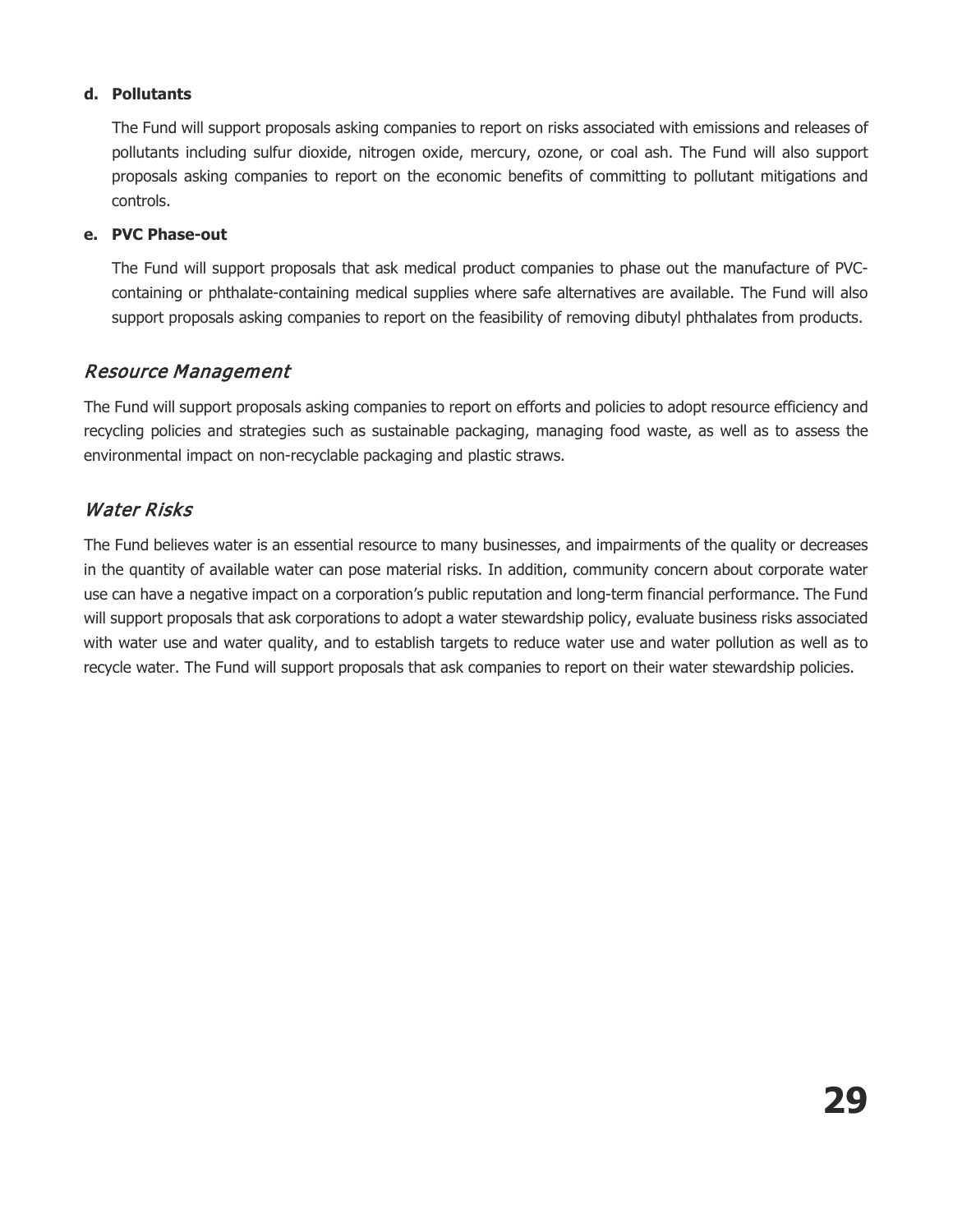# **SOCIAL ISSUES**

### Diversity, Equity & Inclusion

The Fund believes equality, diversity and inclusiveness are fundamental values of companies with sound, sustainable and profitable long-term strategies. Research shows that the ability to draw on a wide range of viewpoints, backgrounds, skills and experience is increasingly critical to corporations; long-term success in the global marketplace. Violations of workplace anti-discrimination laws may lead to expensive litigation and damaged corporate reputations that are not in the best interests of shareholders.

### **a. Diversity Disclosure & Equal Employment Opportunity (EEO) Reporting**

The Fund will support proposals that ask companies to report to shareholders on equal employment opportunity activities and antidiscrimination policies. Boards should annually disclose their demographic information including race, ethnicity and gender. U.S. companies are required to file Equal Employment Opportunity reports detailing the race, ethnicity and gender of their workforce, including senior management, with the U.S. Equal Employment Opportunity Commission. The Fund believes that disclosure of EEO-1 data would help investors assess their portfolio companies' commitments to greater inclusion not just in a given year, but over time, Successful companies are likely to be those that demonstrate a commitment to equity, inclusion, respect and tolerance; prohibit all forms of discrimination; and recruit, hire, and promote employees from the widest choice of candidates. The Fund will also support proposals that request:

- i. Disclosure of federally filed EEO-1 reports and/or data;
- ii. Reporting on steps a company is taking to enhance board diversity;
- iii. Reporting on a company's workforce diversity and/or affirmative action programs;
- iv. Reporting information regarding legal and regulatory compliance related to nondiscrimination, affirmative action, workplace health and safety, and labor policies; and practices that effect long-term corporate performance; or
- v. A policy related to nondiscrimination in salary, wages and all benefits.

#### **b. Racial Equity and Justice**

The Fund believes companies must address racial inequity, just as they would address any other systematic risk. Companies face increased risks when their corporate policies, practices, products, or services are, or are perceived to be, discriminatory, racist, or adding to racial inequities. By contrast, companies that foster diversity are more likely to outperform their less diverse peers, and companies that develop a culture of inclusion, equity and belonging are better positioned to drive long-term value for shareholders. The Fund will support proposals that request:

- i. Reporting on a company's diversity and inclusion efforts;
- ii. Reporting on a company's plan to address the risks associated with racial justice issues; or
- iii. A third-party or independent racial equity audit.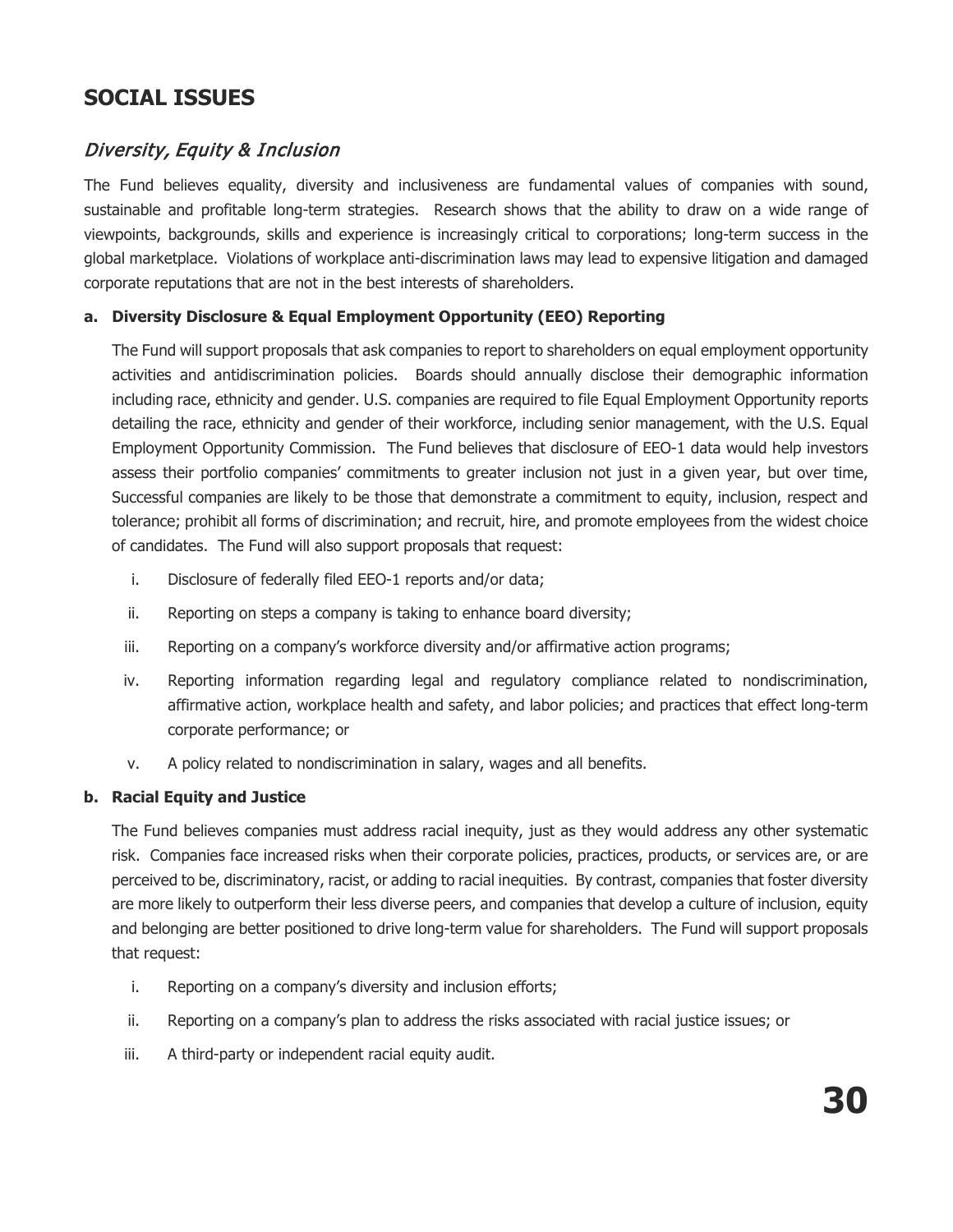The Fund also expects companies to address racial and/or ethnic diversity-related controversies; disclose detailed workforce diversity statistics, such as EEO-1 type data; provide adequate internal frameworks or processes for addressing implicit or systematic bias throughout the organization; undertake initiatives and make efforts to enhance workforce diversity and inclusion, including trainings, projects or pay disclosure; report, using metrics or key performance indicators to demonstrate achievement of the goals, on products or services and/or charitable donations made or provided to create opportunity for people and communities of color; and report on stakeholder engagement regarding the impact of its business practices on communities of color.

### **c. Glass Ceiling**

The Fund will support proposals requesting a report on steps taken to break the "glass ceiling" — barriers to women's and racial minorities' advancement to senior management positions. Reports may include information on company policies to address diversity and leadership development, links between executive compensation and efforts to break the glass ceiling, and top company wage earners broken down by gender and race.

The Fund will support proposals requesting that companies enforce federal anti-discrimination laws and their own antidiscrimination policies.

The Fund will consider on a case-by-case basis proposals that ask a company to appoint a committee of independent members to develop a plan to eliminate discrimination at the company.

### **d. Sexual Orientation and Gender Identity and Expression**

Employment discrimination on the basis of sexual orientation or gender identify is illegal in the United States. Investors world-wide are increasingly looking to companies to strengthen their policies against harassment and discrimination employees who identify as LBGTQ+, and commit to building a culture that welcomes, accepts and values every employee. Many companies today have established non-discrimination policies and practices. Investors globally have been calling on companies to oversee the implementation of these policies across all aspects of its supply chain, particularly in countries and regions that do not offer protections for people who identify as LGBTQ+

The Fund believes, and research has shown, that companies that adopt equal employment opportunity policies aimed at protecting LGBTQ+ rights benefit from more positive business outcomes, lower staff turnover and increased job satisfaction and productivity. The Fund will support proposals that request:

- i. A company to adopt or amend equal employment opportunity policies to explicitly prohibit discrimination based on sexual orientation and/or gender identity and expression.
- ii. Reporting on a company's initiatives to create a workplace free of discrimination on the basis of sexual orientation, gender identity and gender expression.
- iii. A company to prepare a report that outlines its efforts to promote a safe workplace for employees who identify as LGBTQ+

The Fund will vote against proposals that seek to prevent or eliminate protection already afforded to employees who identify as LGBTQ+.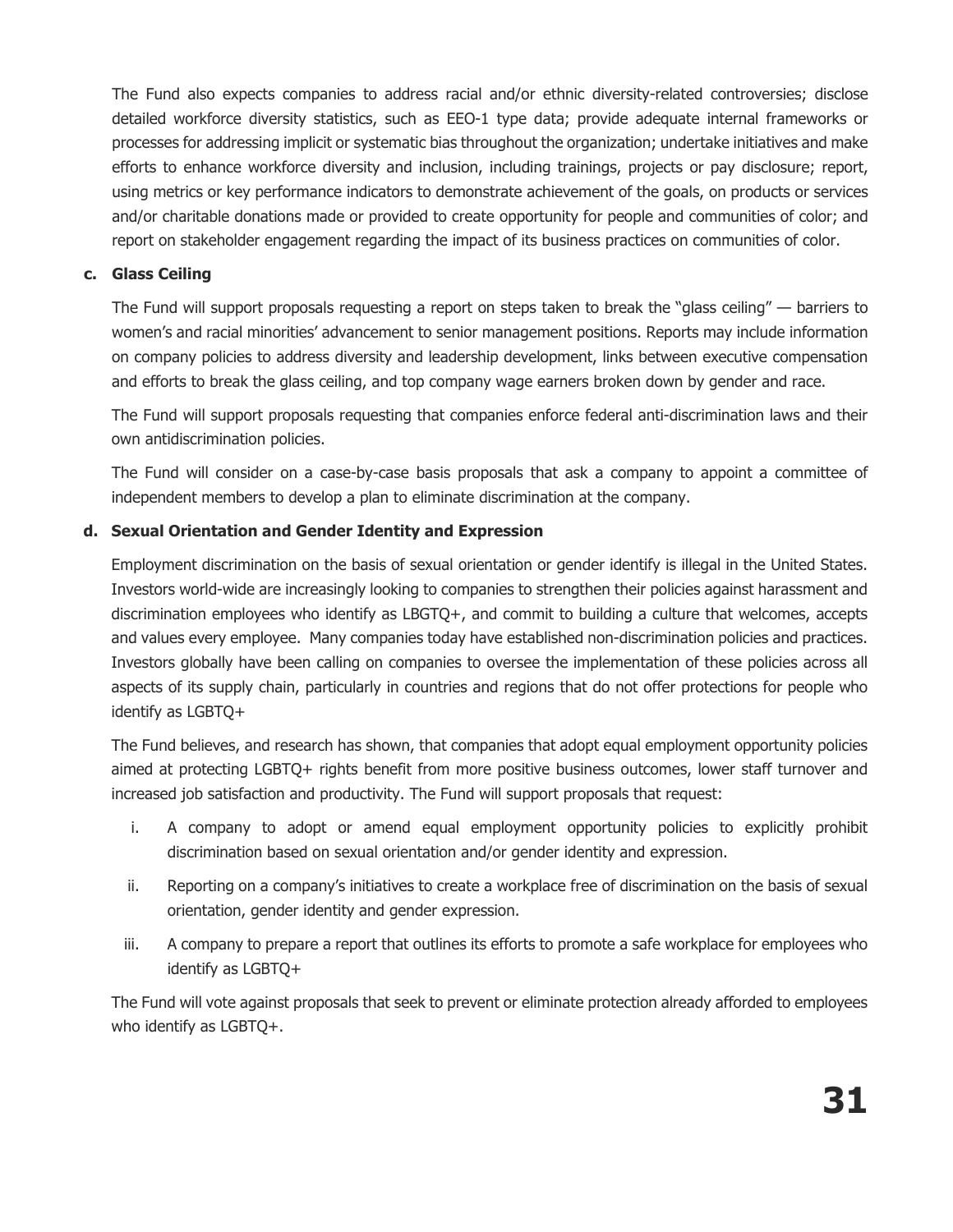### **e. Disability Inclusion**

The Fund believes companies should adopt and implement best practices associated with improving employment policies for people with disabilities. Disability inclusion is a significant opportunity for companies to improve performance, enhance labor-force diversity, and develop a sustainable corporate culture. The Fund will consider the steps a company is taking to strengthen its disability programs, policies, and inclusion practices as an important indicator of a company's overall approach to diversity and inclusion, and its human capital management practices.

### Human Capital Management, Labor & Human Rights

As long-term investors, the Fund believes that a company's value is intrinsically linked to its relationships with various stakeholders, such as its employees, customers, suppliers, creditors, regulatory agencies and the communities in which the company operates and conducts business. Effective board oversight of these key relationships, along with the risks and opportunities associated with them, is an important board function and accountability concern. Failure to manage key relationships could give rise to material risks for which boards should be held accountable.

The CRF believes that human capital management best practices prioritize the protection of the health, safety, and rights of employees in a company's workforce and in its supply chain. Implementing human capital management best practices can create an engaged and stable workforce that in turn can provide a competitive advantage for companies. Such best practices should include a commitment to diversity and inclusion; gender equality; employee development; and providing a workplace free of harassment. These practices should strive to prevent discrimination, harassment and violence based on race, color, religion, national origin, age, sex, disability, sexual orientation, gender identity or expression, marital status, or any other class or status protected by laws or regulations in areas of a company's operation. Boards and management must play an active role in setting high standards for human capital management and establishing a company culture that values and protects its workforce.

### **a. Human Capital Management**

The Fund believes companies should develop effective employee engagement, fair compensation, adequate training and development, and strive for suitable rates of retention that are conducive to driving long-term value.

The Fund will support proposals that seek reporting on a company's human capital management policies and practices, a company's strategies to develop, motivate, and retain a productive workforce in line with a company's business strategy, as well as to mitigate the risks or assess the impact of labor strife that may undermine firm performance.

The Fund will oppose employment policies and job requirements at portfolio companies that may infringe upon civil liberties, such as drug testing unless justifiable by probably cause of job hazards, credit checks, and health of fitness standards that are unrelated to job performance.

The Fund will also support proposals that request reports on a company's pay data by gender, or a report on a company's policies and goals to reduce any gender pay gap.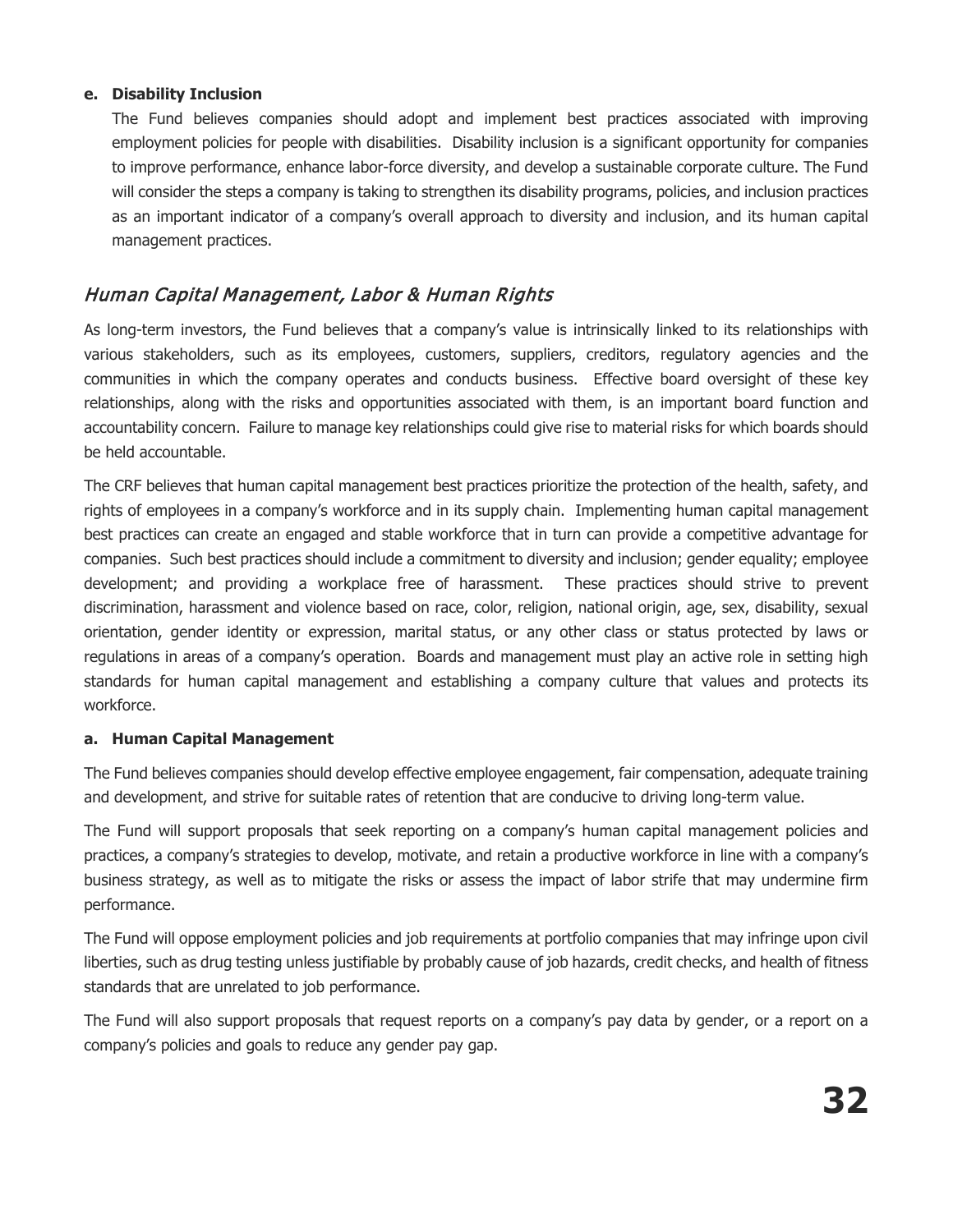### **b. Human Rights**

The Fund will support proposals that ask companies to adopt a comprehensive and verifiable human rights policy and report on such to shareholders.

The Fund will also support proposals asking companies to implement the United Nations Guiding Principles on Business and Human Rights including human rights due diligence process to identify, prevent, mitigate and account for how they address their impacts on human rights, and report progress. The Fund will support proposals asking companies to adopt or amend policies to protect employees who report human rights violations, to establish reporting procedures to ensure this protection, and to inform employees about such procedures. The Fund will support proposals that request companies review and report on their human rights due diligence processes, including domestic policies and codes for international operations. The Fund will also support proposals that request companies report on efforts to ensure that they and their suppliers do not use child or forced labor.

The Fund will support proposals asking a company to conduct operations and obtain resources in ways that do not have undue adverse environmental, socioeconomic and human rights impacts upon indigenous peoples.

The Fund will support proposals requesting that companies review and report on their codes for international operations, including policies regarding the fair treatment of indigenous peoples.

### **c. Labor Rights**

The Fund believes that the ability to establish and maintain constructive relationship with workers is a hallmark of a company with a sound, sustainable and profitable long-term strategy.

- i. The Fund supports proposals asking companies to protect, promote, and implement core labor standards including workers' rights to organize and choose representatives of their own.
- ii. The Fund will support proposals requesting that companies establish a policy indicating zero tolerance for violence in the workplace.
- iii. The Fund supports and encourages a position of neutrality in the event there is a legitimate attempt by a labor organization to organize workers employed by companies in which the Fund is invested. The Fund will not support proposals that infringe on neutrality in labor disputes.
- iv. The Fund will support proposals asking for corporate adherence to International Labor Organization (ILO) standards such as freedom of association and effective recognition of the right to collective bargaining, elimination of discrimination with respect to employment and occupation, abolition of forced labor and child labor, and employment of independent monitoring of compliance with those standards.
- v. The Fund will support proposals asking companies to encourage suppliers to comply with ILO standards. The Fund will also support proposals requesting that companies contract for an independent monitor of their suppliers.
- vi. The Fund supports proposals to eliminate policies that force employees into mandatory, binding arbitration.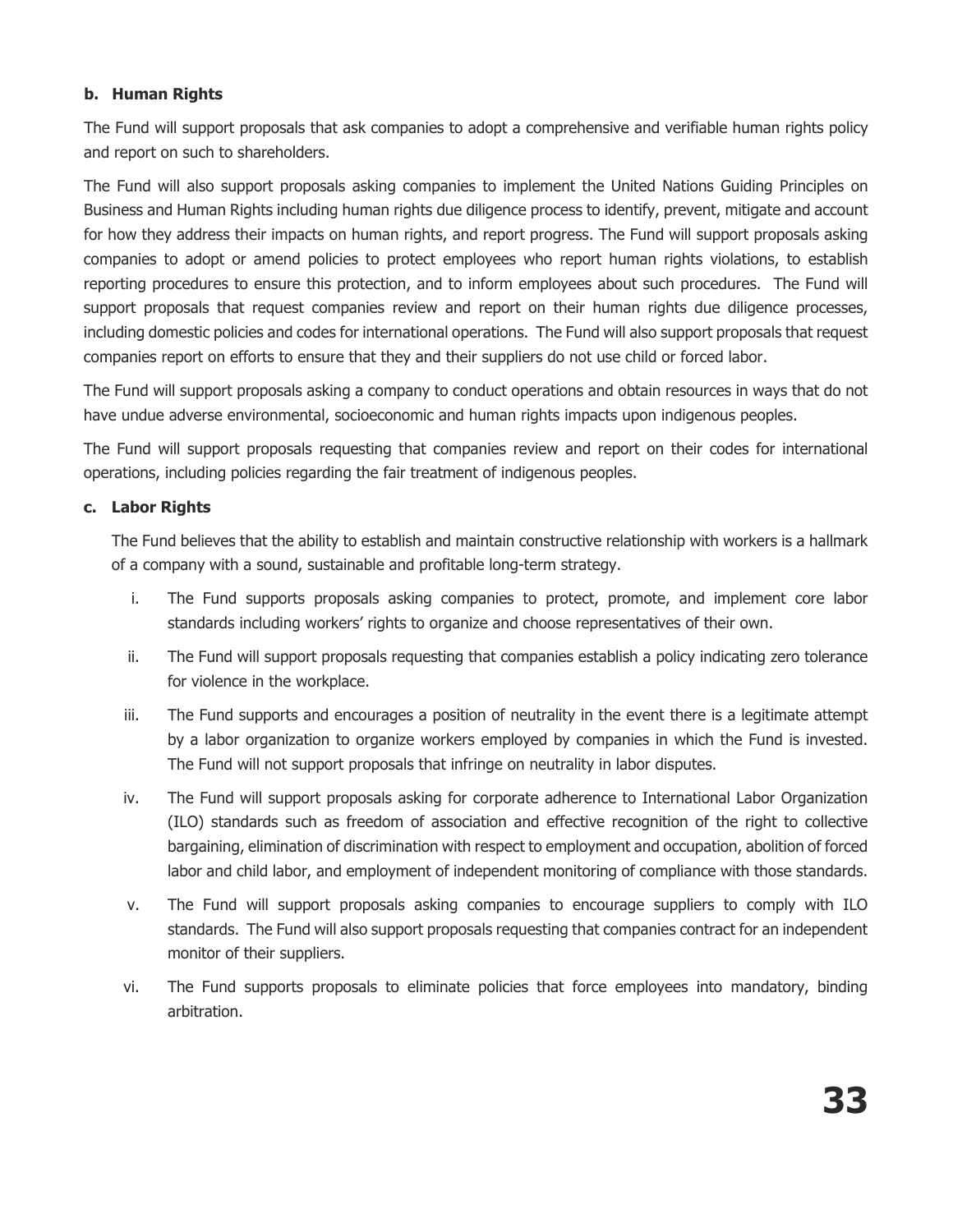- vii. The Fund supports proposals requesting workplace safety reports, including accident and diseasespread risk reduction efforts.
- viii. The Fund supports proposals seeking to establish paid sick-leave and paid time-off as standard health and safety protections.
- ix. The Fund supports proposals seeking a feasibly study of a policy change that impacts public health or workplace safety.

## Corporate Culture

The Fund believes that boards and management should play an active role in setting a high-performance corporate culture, which includes: respectful treatment of employees; efforts to promote diversity, equity, inclusion and innovation; providing a workplace free of sexual harassment and other forms of harassment; and fostering trust between employees and management. Additionally, the Fund believes boards should develop and disclose their efforts towards establishing effective corporate culture, including their anti-harassment policies, and the mechanisms to learn about employee complaints, how the claims are addressed, and the actions taken. Boards should have oversight in reviewing:

- i. Company policies, practices and executive responsibilities related to corporate culture;
- ii. Reviewing the potential risks related to corporate culture, including all forms of harassment and discrimination; and
- iii. Implementation of effective corporate culture.

Companies should ensure all settlements are reported to the board. Financial reporting standard setters generally require disclosure of material settlements, including those involving sexual harassment and other forms of discrimination. The Fund supports disclosure of settlements, including those related to sexual harassment and discrimination if the victim consents to disclosure, or if disclosure in the aggregate does not make the victims readily identifiable. Disclosure should be made when material statements involve an executive or member of the board or at any level within the company, when a pattern of behavior is demonstrated.

The Fund will support proposals that request a report on a company's culture, including efforts on sexual harassment policies and training.

# **Contributions**

### **a. Charitable Contributions**

The Fund believes that companies should be good corporate citizens and should participate in the charitable life of the communities in which they operate. Companies that make contributions do not necessarily endorse a particular organization's positions. The Fund will not support proposals that request that contributions be directed to or prohibited from particular charitable organizations.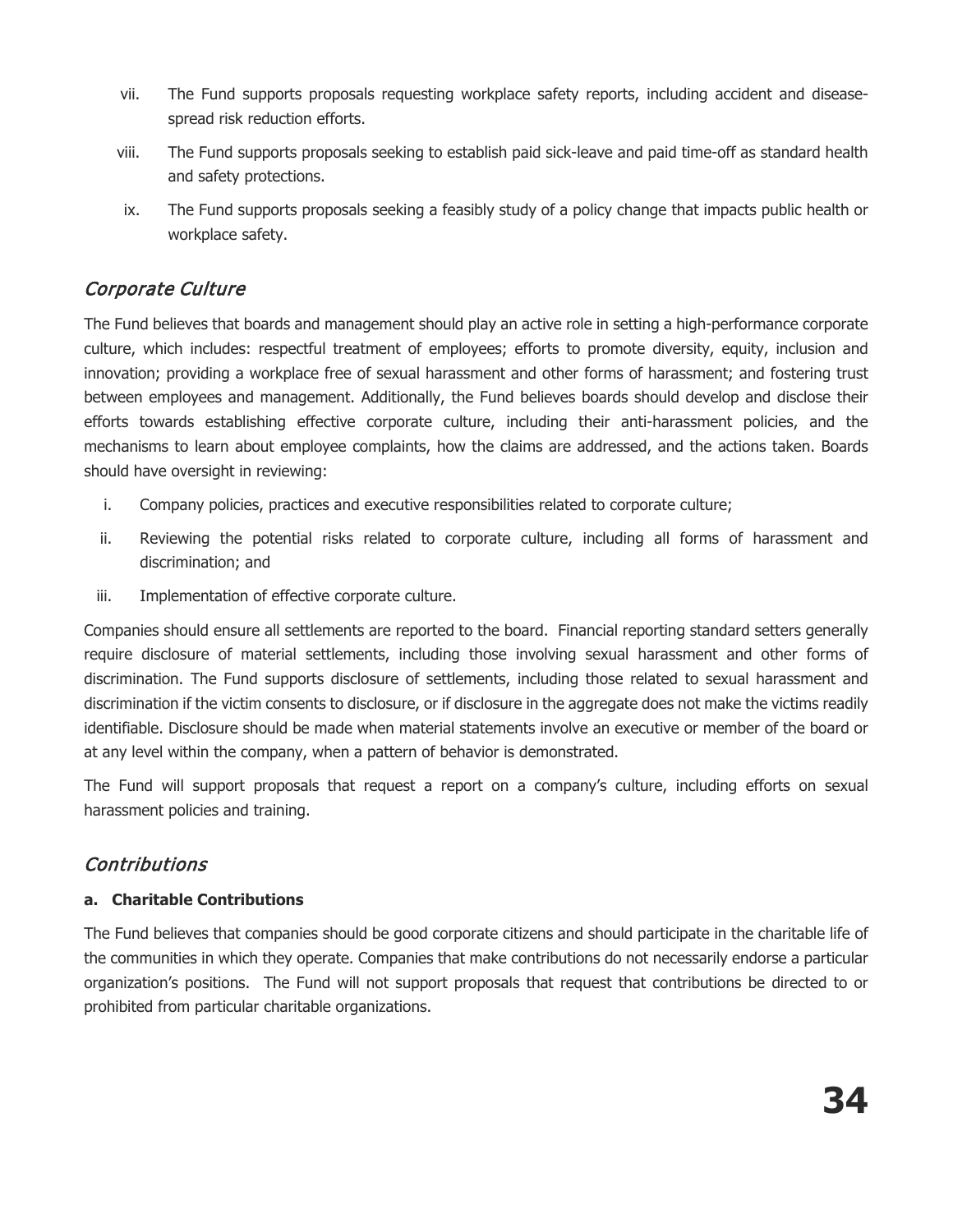### **b. Disclosure of Political and Lobbying Expenditures and Charitable Contributions**

The Fund will support proposals asking companies to disclose their political and lobbying expenditures and charitable contributions. The Fund will support proposals that ask for a report that analyzes alignment between a company's strategy, purpose, or values and its political or lobbying expenditures.

The Fund will support proposals asking companies to put their political expenditures to a shareholder vote. The Fund will vote on a case-by-case basis on proposals asking for approval of specific political expenditures.

## Corporate Purpose

The Fund will support proposals that request a company to adopt or review the company's statement of purpose, value and/or beliefs.

# Cybersecurity, Data Security & Internet Privacy/ Censorship

The Fund believes that collection of electronic consumer data creates legal, reputational, and financial risks if companies' use of consumer data violates consumers' expectations of privacy, confidentiality, and freedom of expression. Also, security breaches and otherwise failing to secure private consumer data, financial or otherwise, may create significant reputational, legal, and operational risks for a company. Moreover, the transfer or sale of consumer data may violate consumers' expectations as to a company's use of such data. The Fund will support proposals that:

- a. Request board oversight and enhanced disclosure of policies and practices regarding cybersecurity, data security, information security training programs, information and security risk insurance risk coverage, and how consumer data is used and protected;
- b. Request a company to adopt policies to help protect freedom of expression and access to the internet including a pledge not to engage in proactive censorship or host user data in countries that restrict political speech;
- c. Request a company to disclose the company's operations' impacts on human rights and freedom of expression; or
- d. Request a company to assess the risks of their technologies as they relate to their impact on human rights.

# Military and Security Issues

### **a. Space Weaponry, Missile Defense**

The Fund will review proposals asking companies to report on their involvement in space-based weaponization on a case-by-case basis.

### **b. Foreign Military Sales**

The Fund will support proposals asking companies report on sales and intended sales of military equipment to foreign governments. The Fund will also support proposals asking for reports on the process and criteria for choosing countries with which to do business.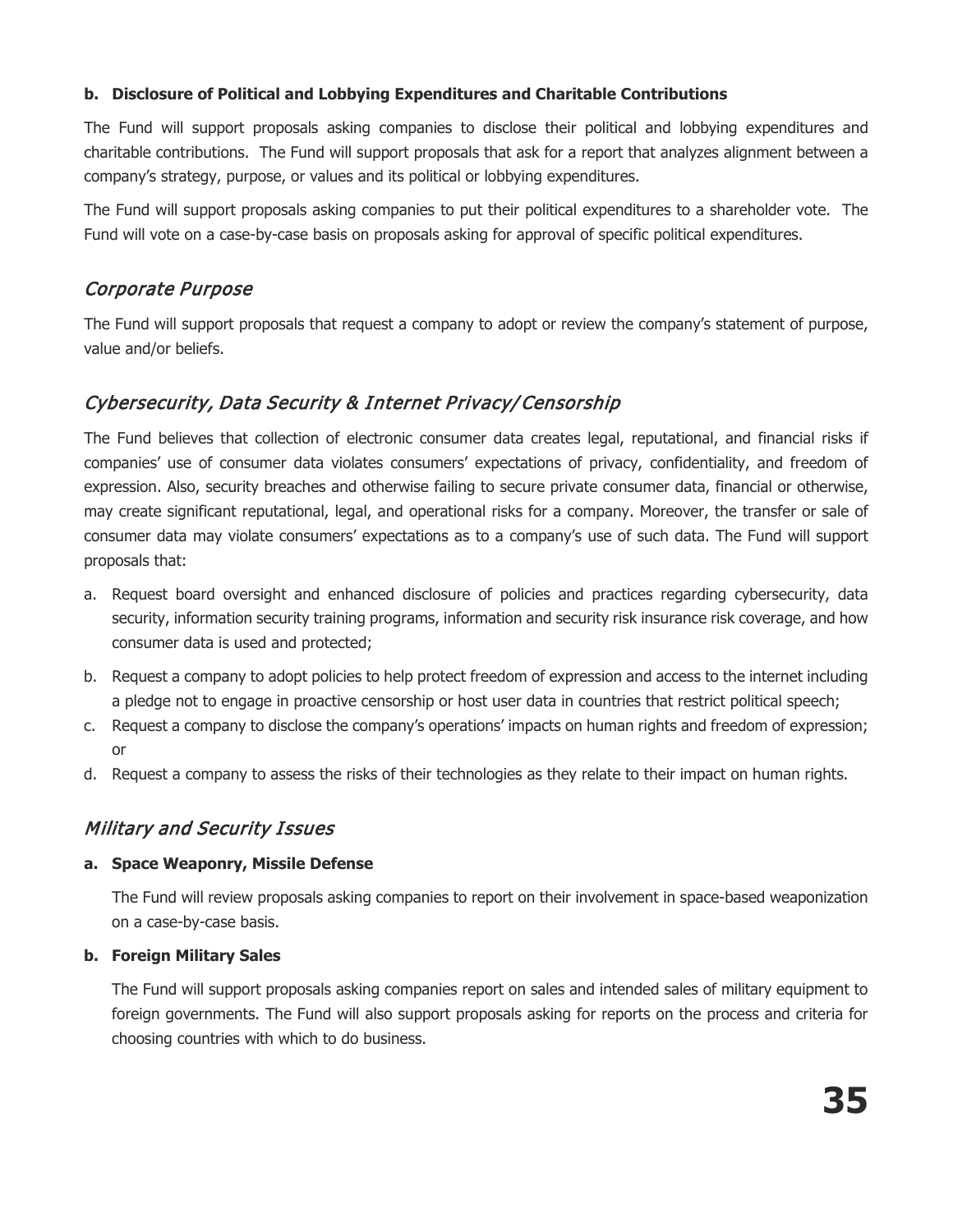### **c. Corporate Activity in Sanctioned Countries**

The Fund will support proposals asking companies to review and report on their operations in countries subject to economic and trade sanctions by the U.S. Department of the Treasury Office of Foreign Assets Control.

### Northern Ireland

The Fund will support proposals asking companies to implement the MacBride Principles for fair employment in Northern Ireland. The Fund will also support proposals asking companies to urge franchisees in Northern Ireland to implement the MacBride Principles. The CRF will support disclosure about progress in increasing the representation of individuals from underrepresented religious groups in the work force including managerial, supervisory, administrative, clerical, and technical jobs.

# Boycott, Divest, Sanction (BDS) Activities

The CRF adopted a policy to address the investment risks posed by companies that engage in so-called "Boycott, Divest, Sanction" (BDS) activities, which include actions that are intended to penalize, inflict economic harm on, or limit commercial relations with the State of Israel. The CRF views BDS activities as a potential threat to Israel, its economy, and, as a result, the CRF's relevant investments. Further, a number of states have acted or are considering actions to penalize companies that engage in such behavior. As a result, companies that engage in BDS activities may face legal, reputational and financial risks. The CRF will support proposals that request a company to prepare a report for investors on the extent of potential legal, financial, and reputational risks associated with BDS activity. The CRF will vote against proposals that encourage a company to engage in BDS activities, prepare a report that would explore the feasibility of taking BDS actions.

# Health & Safety Issues

### **a. Amusement Park Safety**

The Fund will support proposals requesting a report on amusement park safety policies, including disclosure of injury episodes.

### **b. Animal Welfare**

The Fund will support proposals requesting a report on animal welfare standards. The Fund will also support proposals requesting a report on company policies regarding use of antibiotics in animal production facilities.

### **c. Execution Drugs**

The Fund will support proposals requesting a report on controlled distribution systems to prevent the diversion of restricted medicines to prisons for use in executions and on processes for monitoring and auditing these systems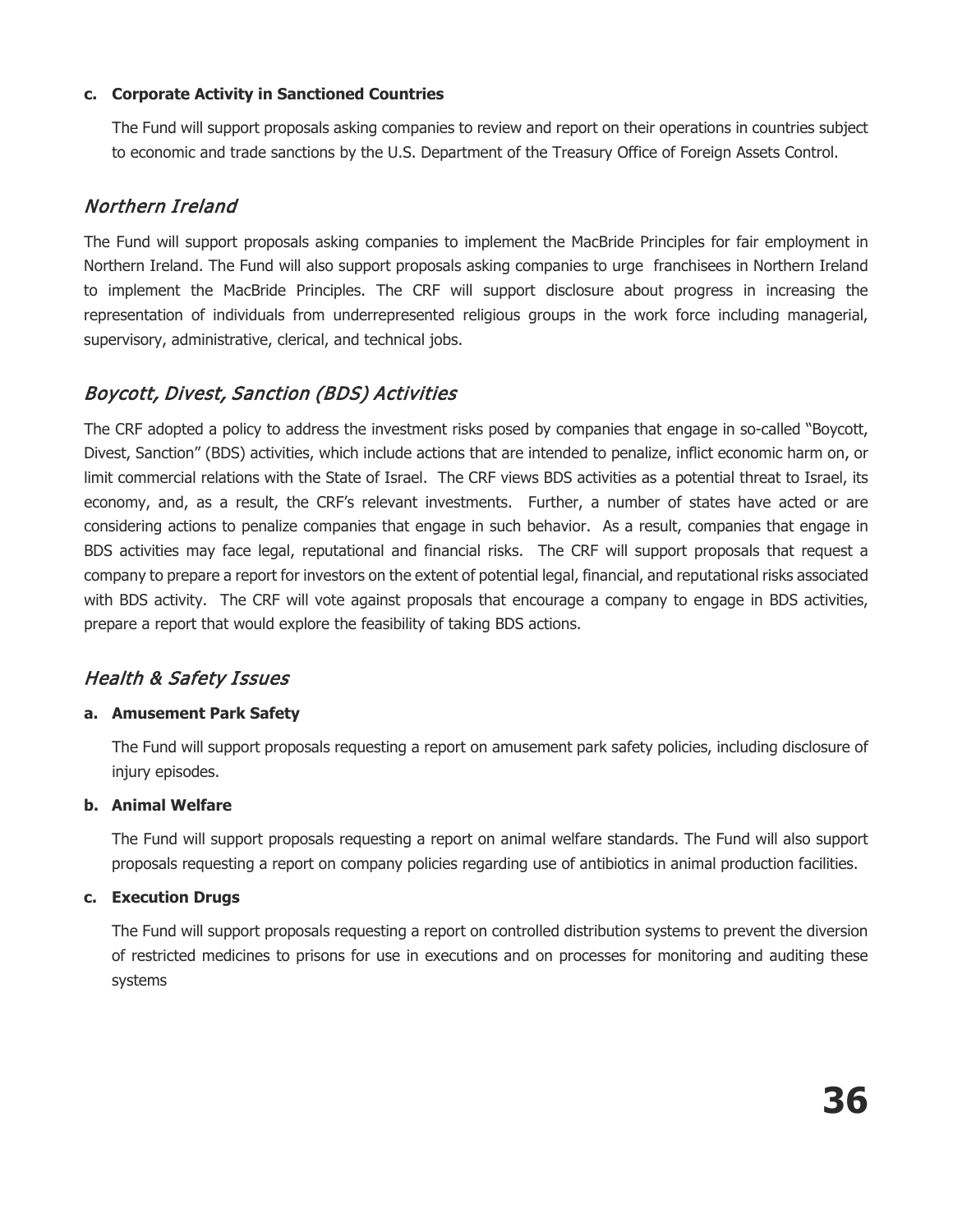### **d. HIV/AIDS, TB and Malaria in Developing Countries**

The Fund will support proposals requesting a report on the effect of deadly diseases on their operations, as well as on any measures taken in response.

The Fund will support proposals requesting pharmaceutical companies to establish standards of response to the health pandemic of HIV/AIDS, tuberculosis and malaria in developing countries.

The Fund will support proposals that ask a company to outline steps that can be taken to help address the HIV/AIDS pandemic.

### **e. COVID-19**

The Fund will support proposals requesting information related to the equitable distribution of COVID-19 vaccinations to developing countries.

### **f. International Drug Trials**

The Fund will support proposals that request that a company disclose the countries where it sponsors clinical trials and how it ensures compliance with ethical guidelines and protocols.

### **g. Opioid Abuse**

The Fund will support proposals that request that a company report on the governance measures to monitor and manage financial and reputational risks relate to the Opioid crisis.

### **h. Tobacco**

Tobacco companies manufacture products that are subject to examine criticism and increasing regulation. This regulatory and public policy risk, along with the business model and reputational risks, pose investment risk. The Fund will support proposals that request companies report on or disclose information related to their products and business operations, and efforts to mitigate their products' impact on customers, bystanders, and the environment.

### Sustainability Reporting

The Fund incorporates sustainability issues including ESG factors into the Fund's risk-return evaluation, shareholder engagement, and voting analyses because the Fund believes that these factors have long-term impacts on its portfolio. The financial value of integrating these ESG factors into the investment process is supported by academic literature and recognized by an increasing number of investors. Enhanced disclosure concerning sustainability and ESG issues enables the Fund to make better informed investing and voting decisions. The Fund has advocated for companies to provide robust disclosure surrounding various sustainability issues such as climate change, board diversity, political spending, and human capital management.

The Fund is of the view that sustainability reporting must be comprehensive, material, comparable, and extend well beyond what is required within current financial reporting regulations.

The Fund will support proposals that: